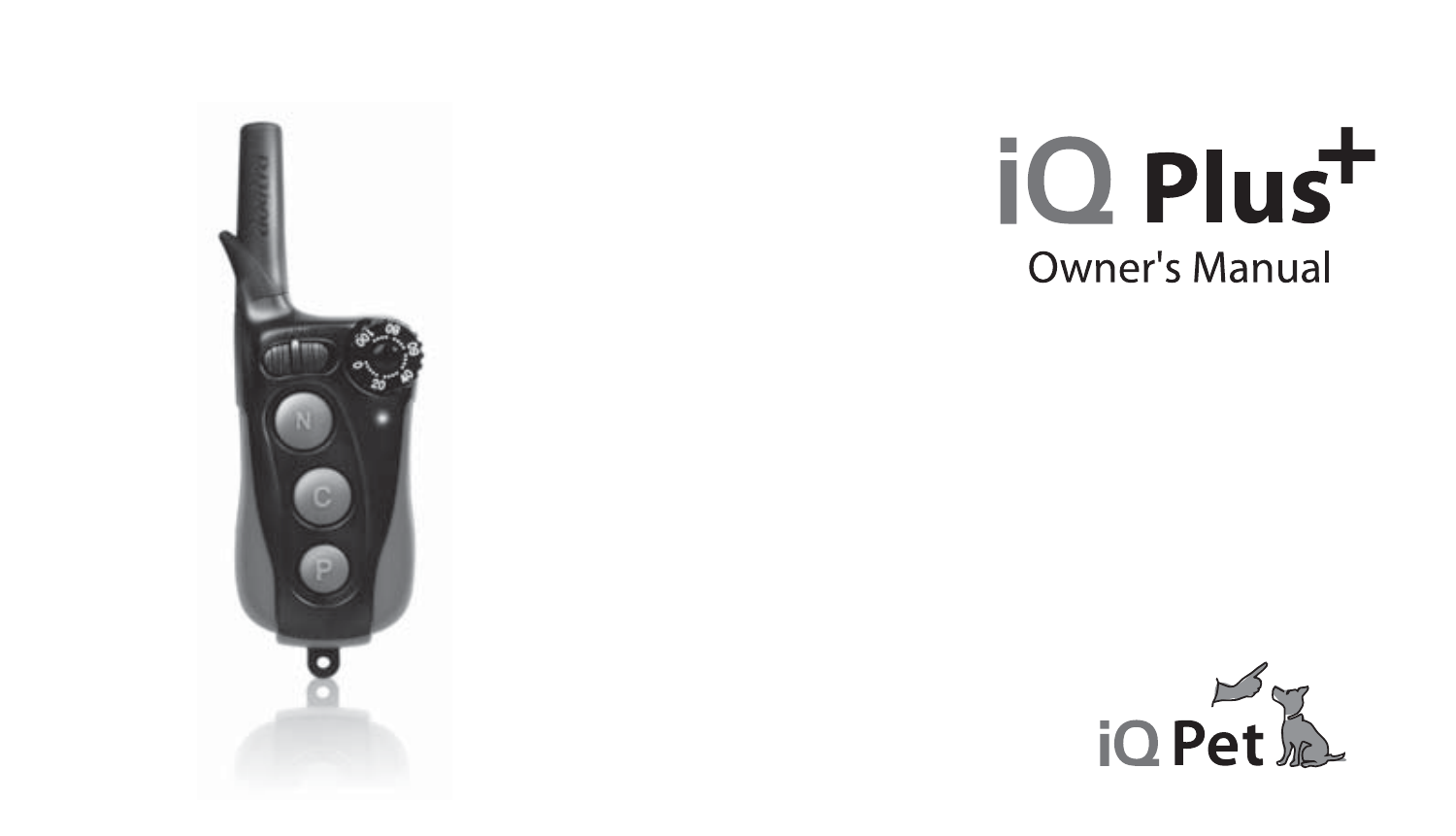

## **Owner's Manual**

Please read this manual before operating your system, and keep it for future reference.

1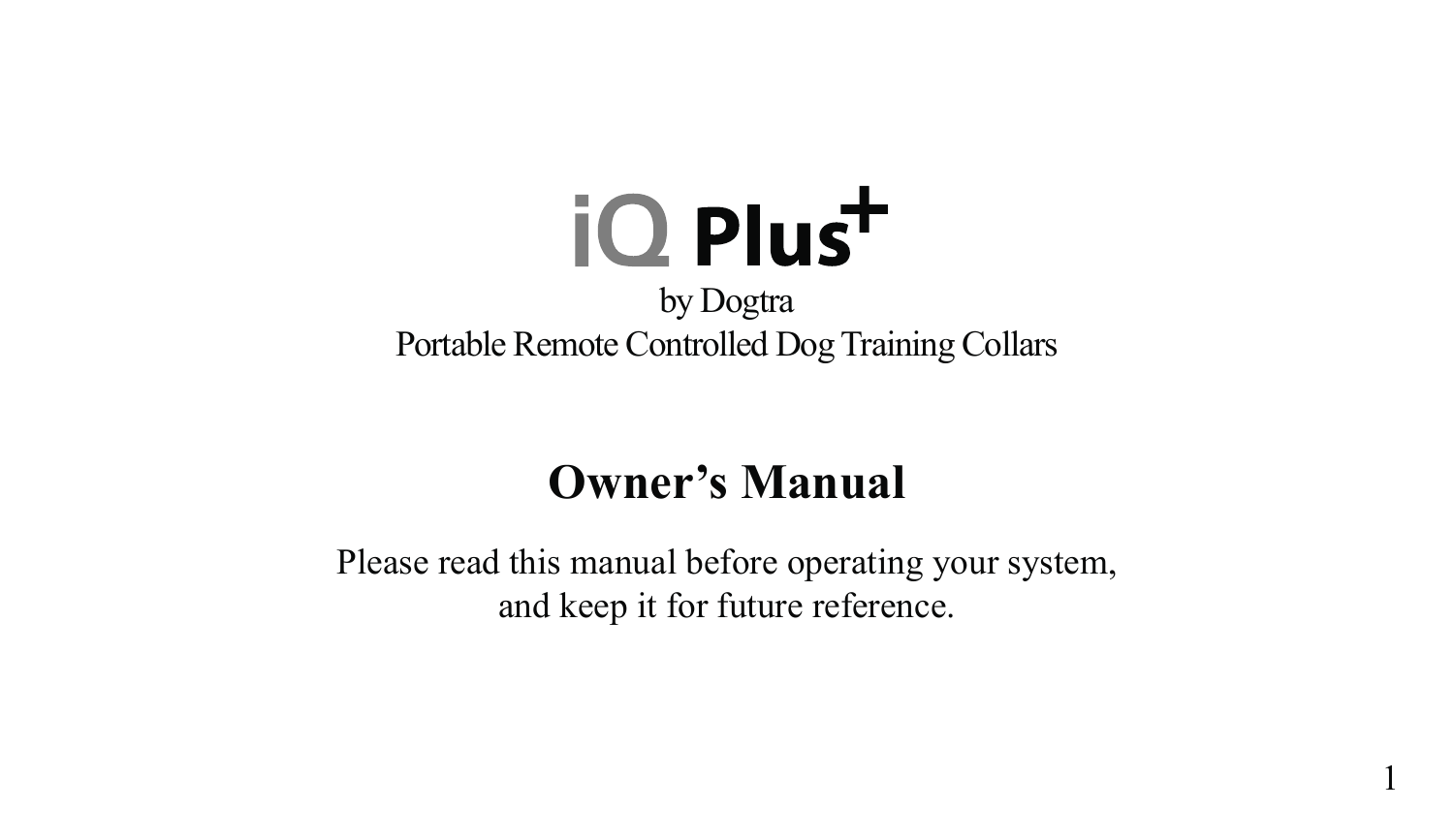## **Product Safety and Health Statements**

#### **Proper e-collar use**

iQ Pet e-collars are intended for the sole purpose of behavior modification of dogs. They are NOT intended for human use or use on other animals. iQ Pet and Dogtra Company does not assume any liability for the improper use of an iQ Pet e-collar.

#### **Aggressive dogs**

iQ Pet highly recommends consulting a dog training professional when using an e-collar to correct dogs that are aggressive towards other dogs or people.

#### **Interference with other electronic devices**

iQ Pet's industry-leading technology filtering system ensures minimal interference with other electronic devices (garage door openers, mobile phones, etc.). Our digital microprocessor offers thousands of unique codes to eliminate frequency match-up with other iQ Pet e-collars.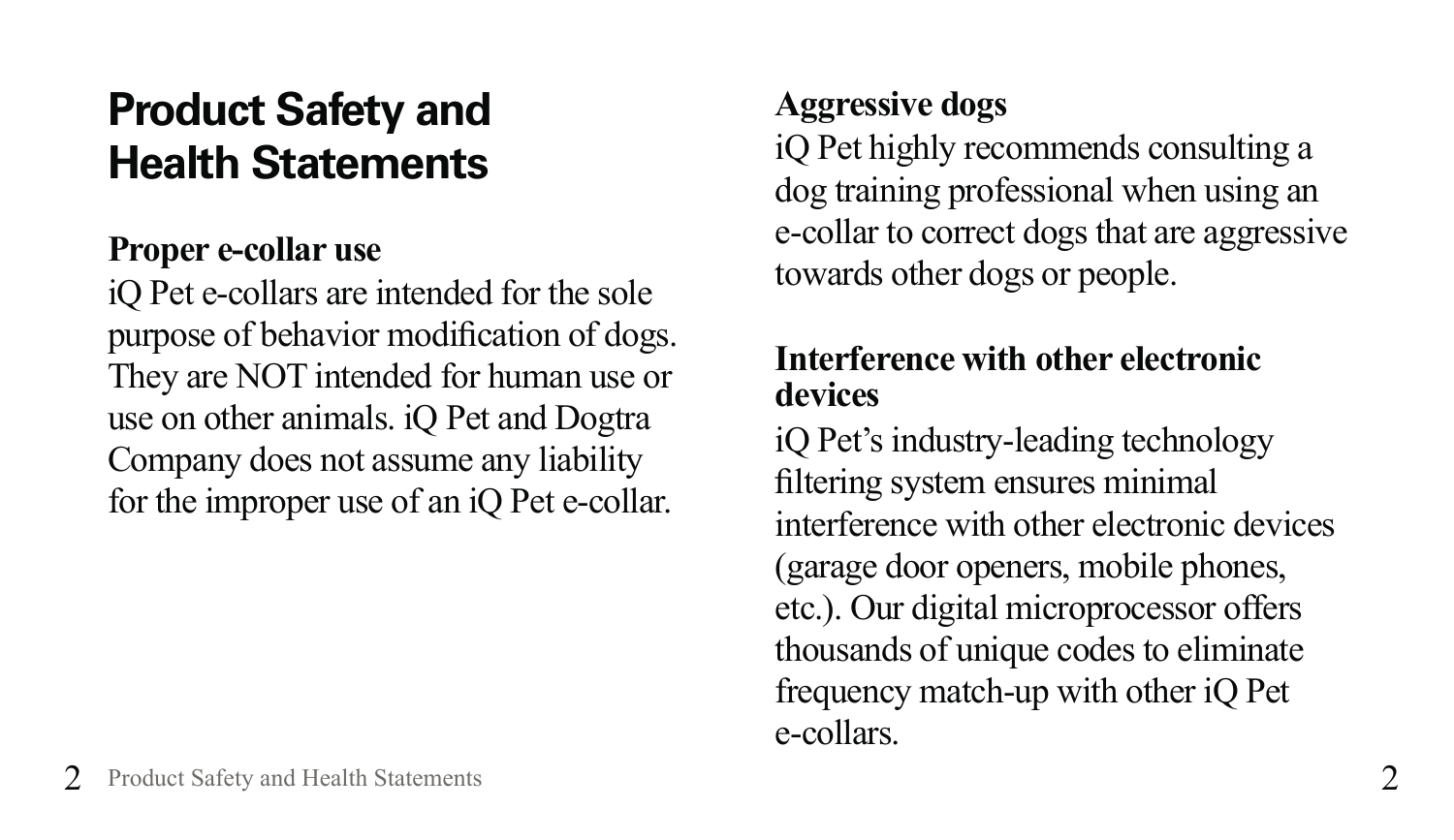iQ Pet recommends consulting your physician if you are going to use the e-collar and you have any type of medical devices.

#### **Inadvertent activation**

If the constant button is held down for 12 seconds or more, the unit will automatically shut down. It reactivates when the button is released and depressed again.

#### **Proper fit**

A loose fit can allow the receiver/collar to move around on the dog's neck. When this happens, the contact points may rub

the skin and cause irritation. If the unit is too loose, the contact points will not make proper contact and your dog will not receive consistent stimulation.

### **Duration your dog can wear the unit** Leaving the receiver/collar in the same

location on the dog's neck for an extended period of time can cause skin irritation. If the dog is to wear the e-collar for long periods, occasionally reposition the receiver/collar so that the contact points are moved to a different location on the dog's neck. Make sure you check for skin irritation each time you use the unit.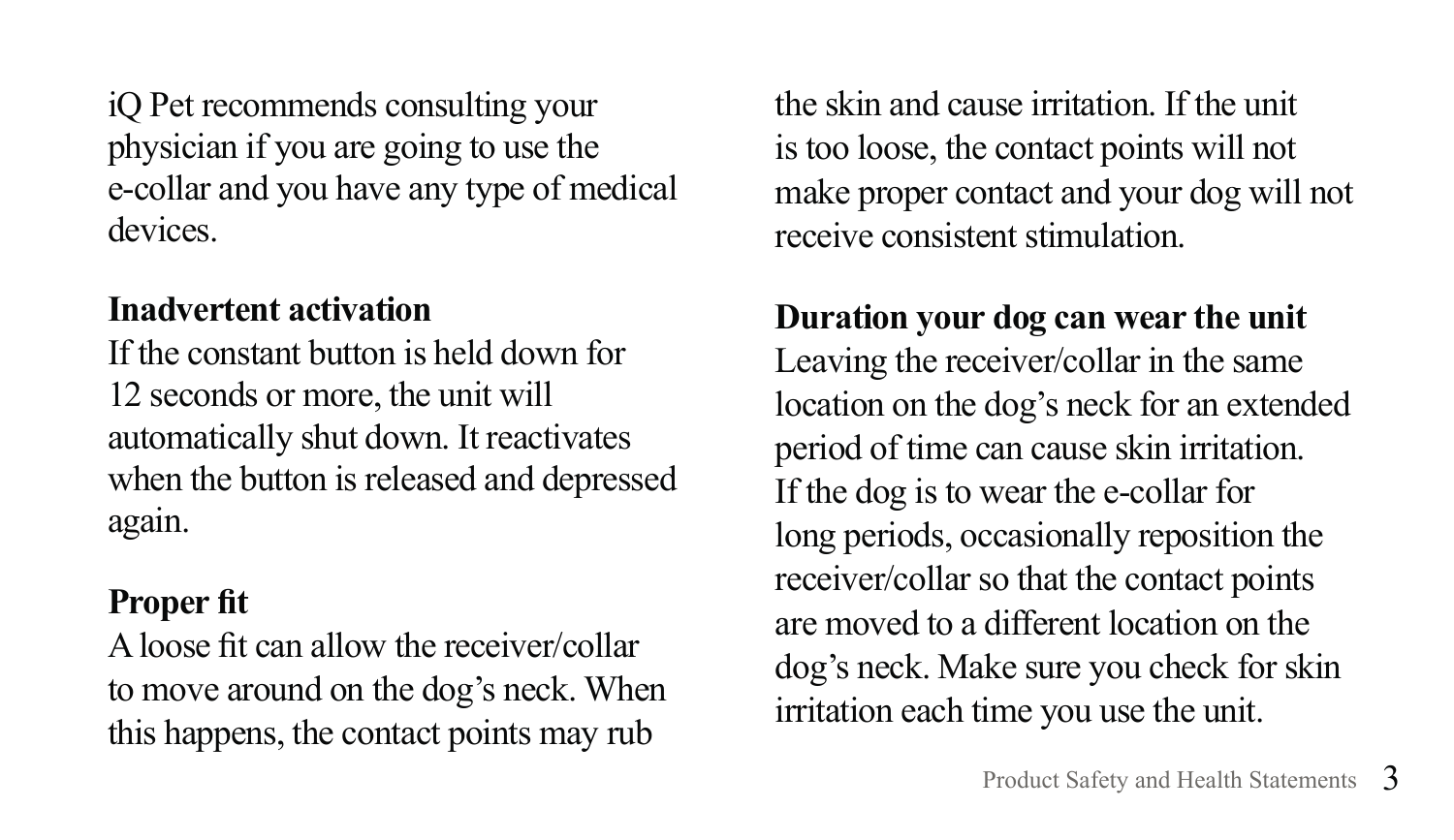If your dog exhibits signs of skin irritation, consult with a veterinarian.

#### **Reaction to the stimulation**

Every dog has a different tolerance and reaction to the stimulation. Please look at your dog's reaction to find just the right level of stimulation. The stimulation level may vary depending on the situation and distractions. Normally a distracted dog (chasing another dog, squirrel, etc.) will require a higher level of stimulation compared to when there is no distraction.

#### **Training Methods**

E-collars can be used with many different methods. If you have any concerns in the training methods provided by iQ Pet, consult with a dog training professional.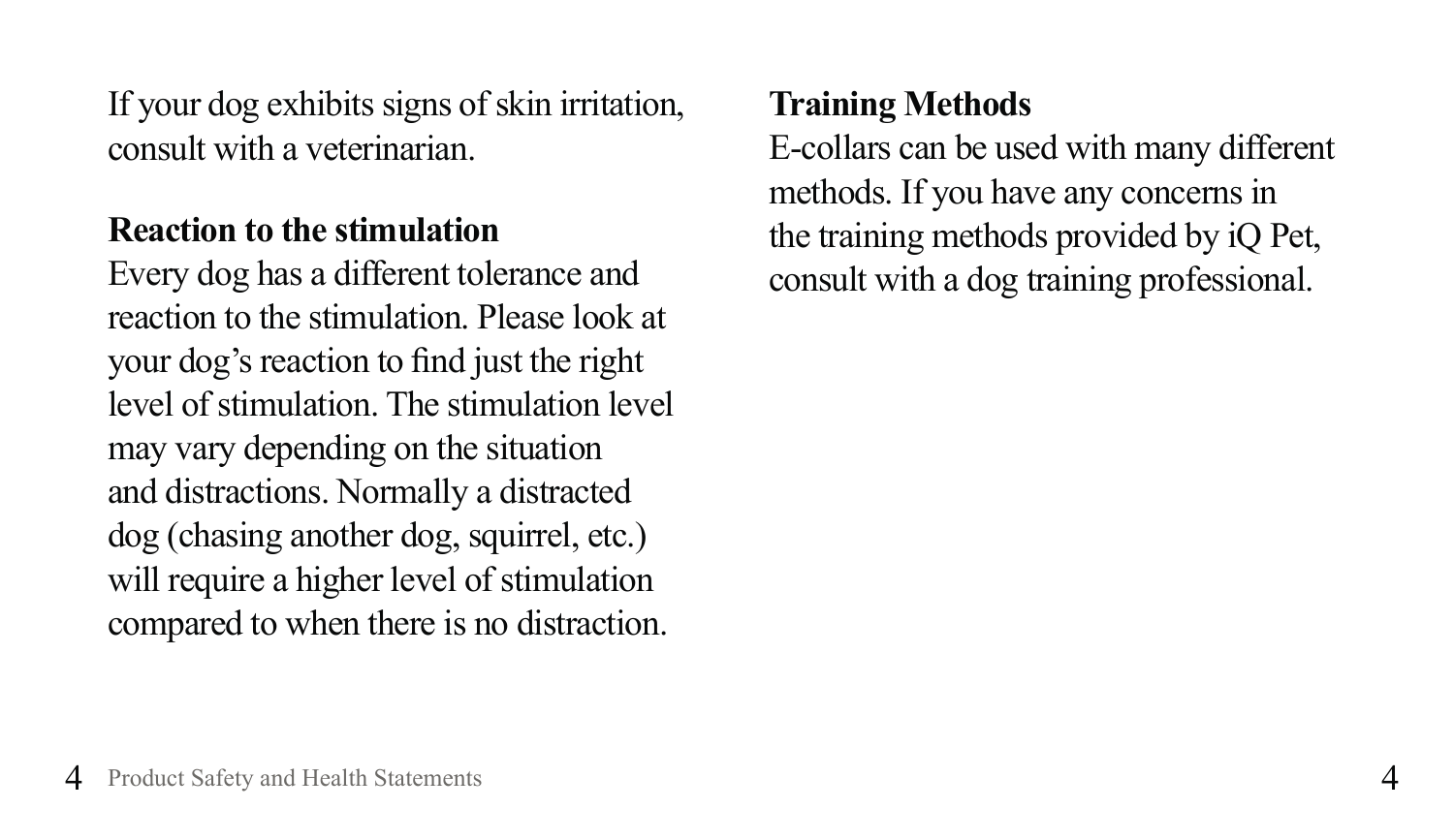## **Table of Contents**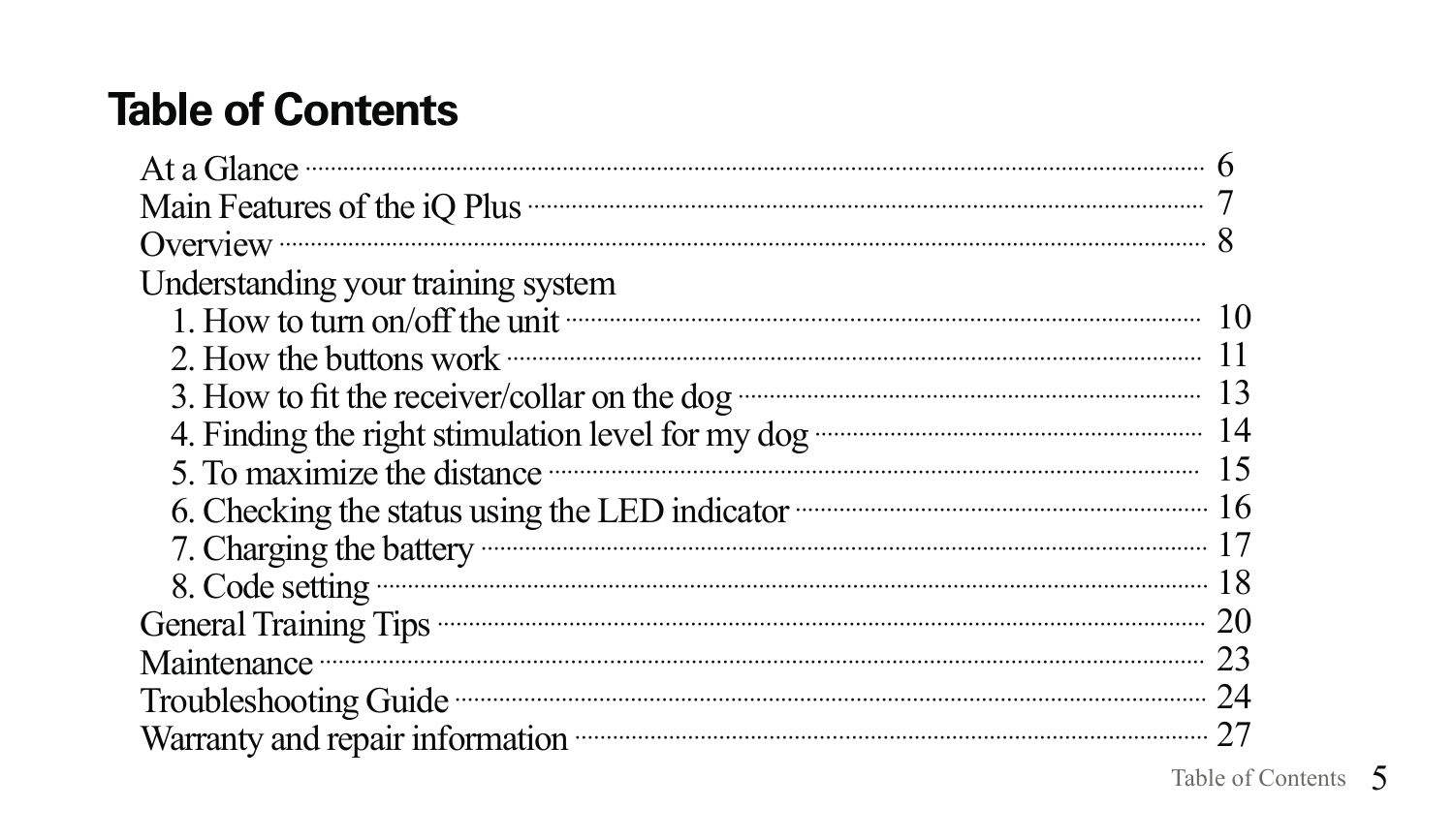## **At a Glance**

#### **Included in Package**



#### **Optional Accessories**

Field Auto Charger: designed for use with a 5-volt cigarette lighter in your car. European Charger: designed for use with 230V AC electrical outlets in Europe. To purchase optional accessories, please visit www.iqpet.com or call our customer service at 1-888-811-9111.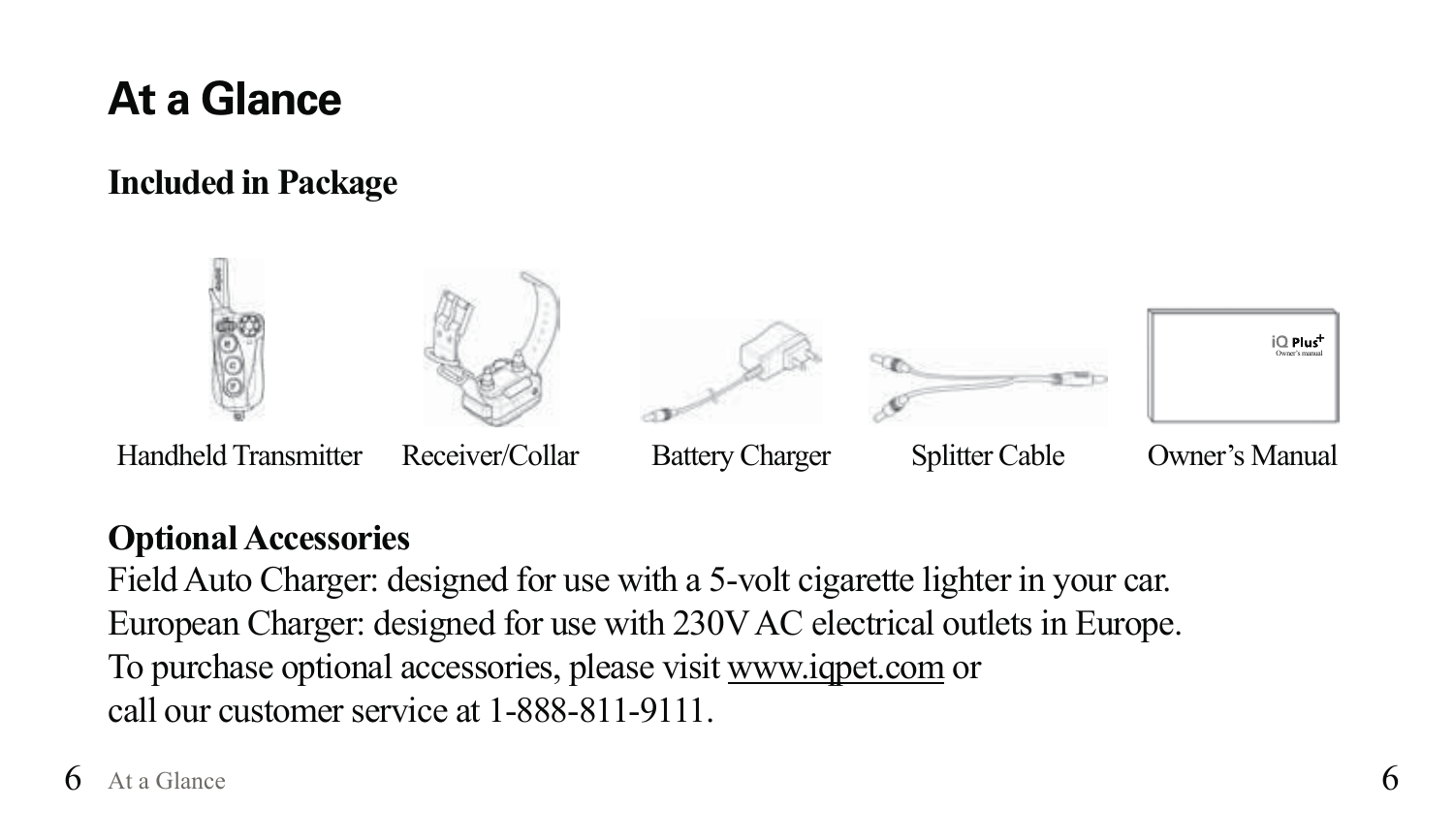## **Main Features of the iQ Plus**



Waterproof receiver/collar **Nick/constant/pager** 



**Water-resistant**  Water-resistant<br>handheld transmitter<br>**Low/medium stimulation** 





**100 stimulation levels**



**2-hour quick charge**



**Expandable to a two-dog system Reduced size receiver/collar** 











**400-yard range For dogs as small as 10 lbs**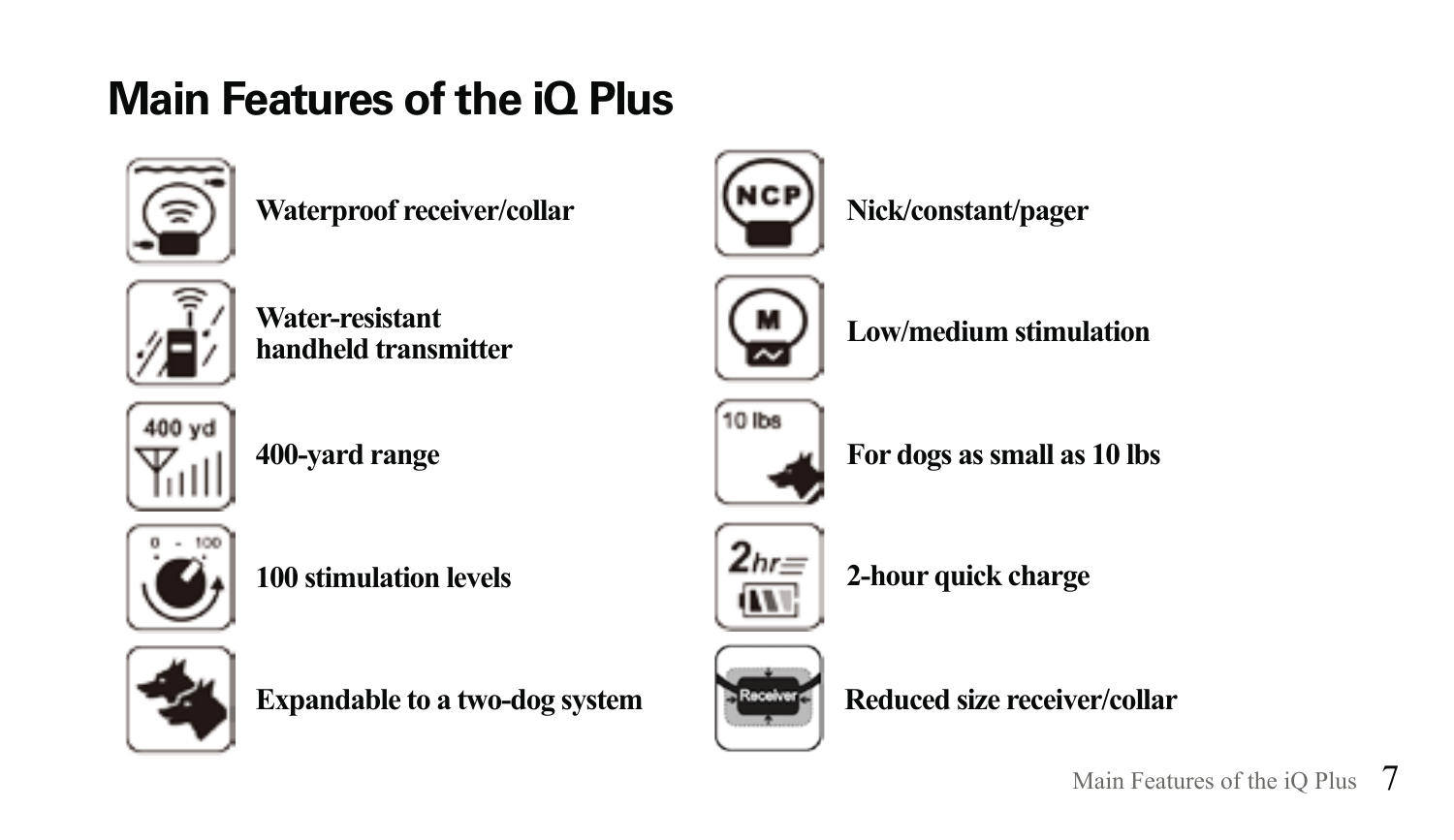## **Overview**

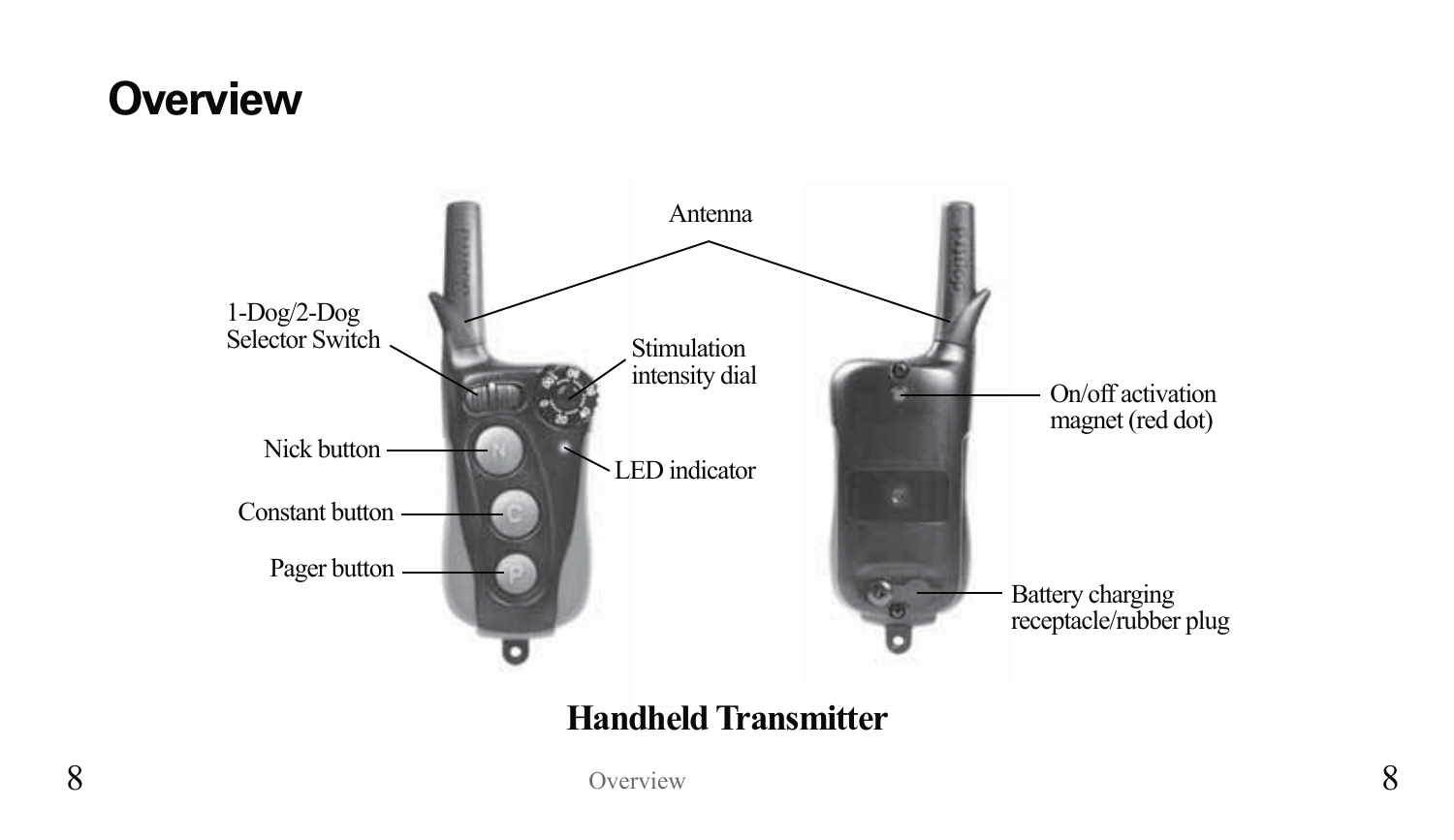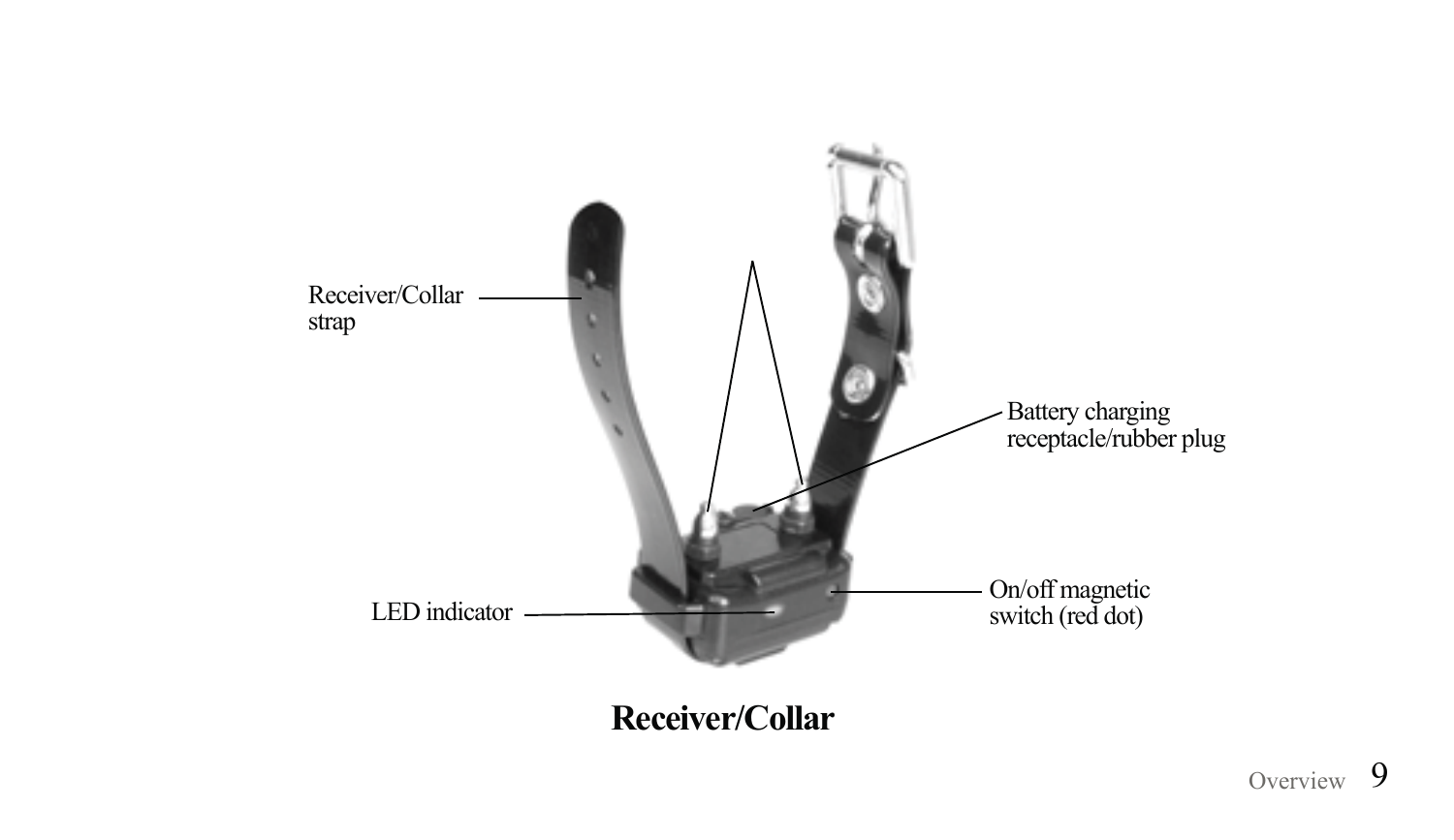## **Understanding your training system**

#### **1. How to turn on/off the unit**



To activate the receiver/collar, place the red dot on the back of the handheld transmitter to the red dot on the receiver/ collar. Hold the two red dots together for a moment until the LED light on the receiver/collar comes on.

To deactivate the unit, repeat the same procedure holding the two red dots together momentarily. The LED light will turn red for a brief moment indicating that the receiver/collar is now shut off.

The handheld transmitter does not have an on/off switch, and it will only activate when buttons are pressed.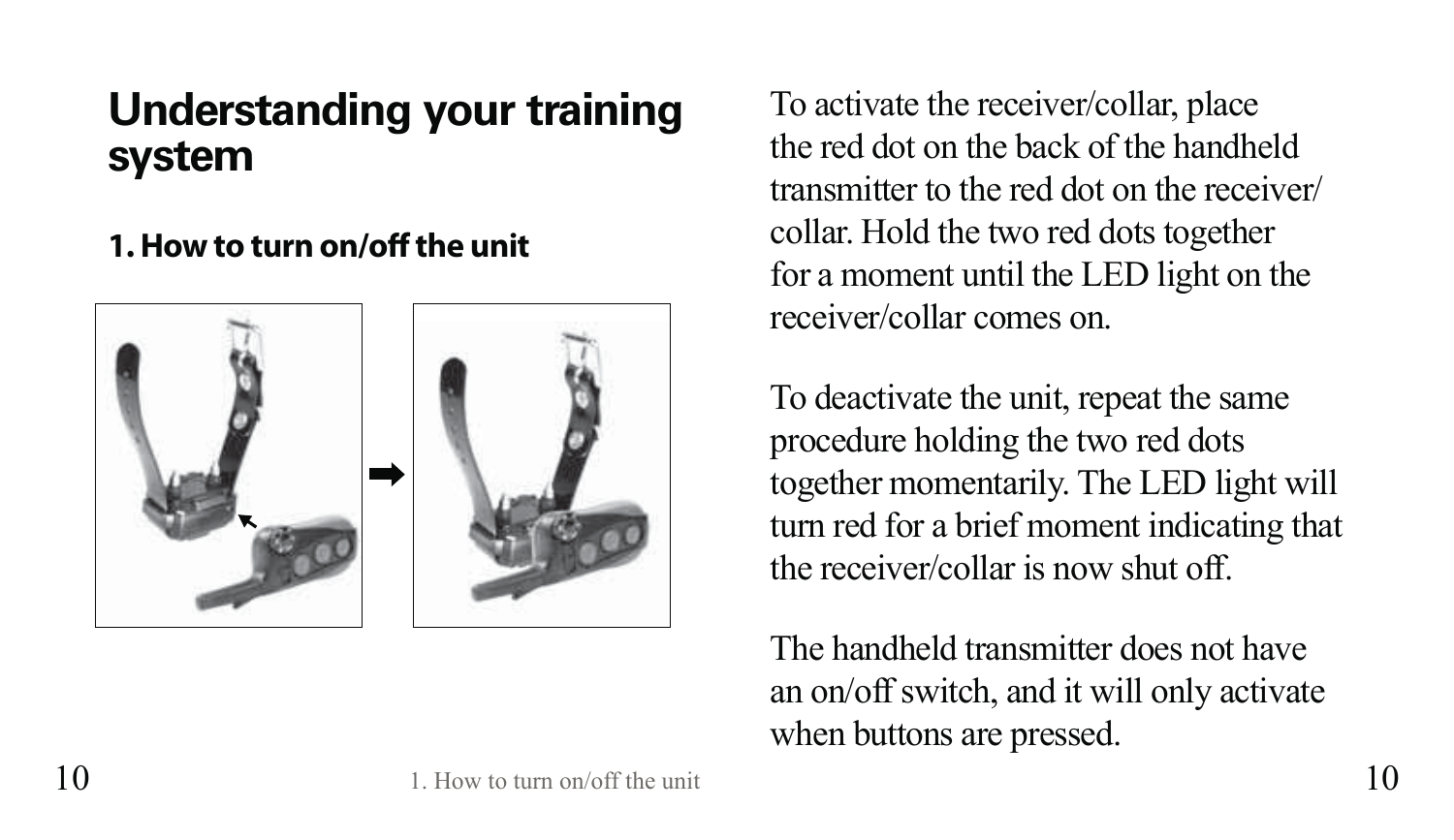#### **2. How the buttons work**



There are three buttons in front of the handheld transmitter.

#### **N - Nick button**

Nick is a single rapid pulse of electrical stimulation.

#### **C - Constant button**

Constant gives constant stimulation as long as the button is pushed, for up to 12 seconds. The unit has an automatic shut off should the button be depressed for more than 12 seconds.

#### **P - Pager button**

Pager is a non-stimulating vibration.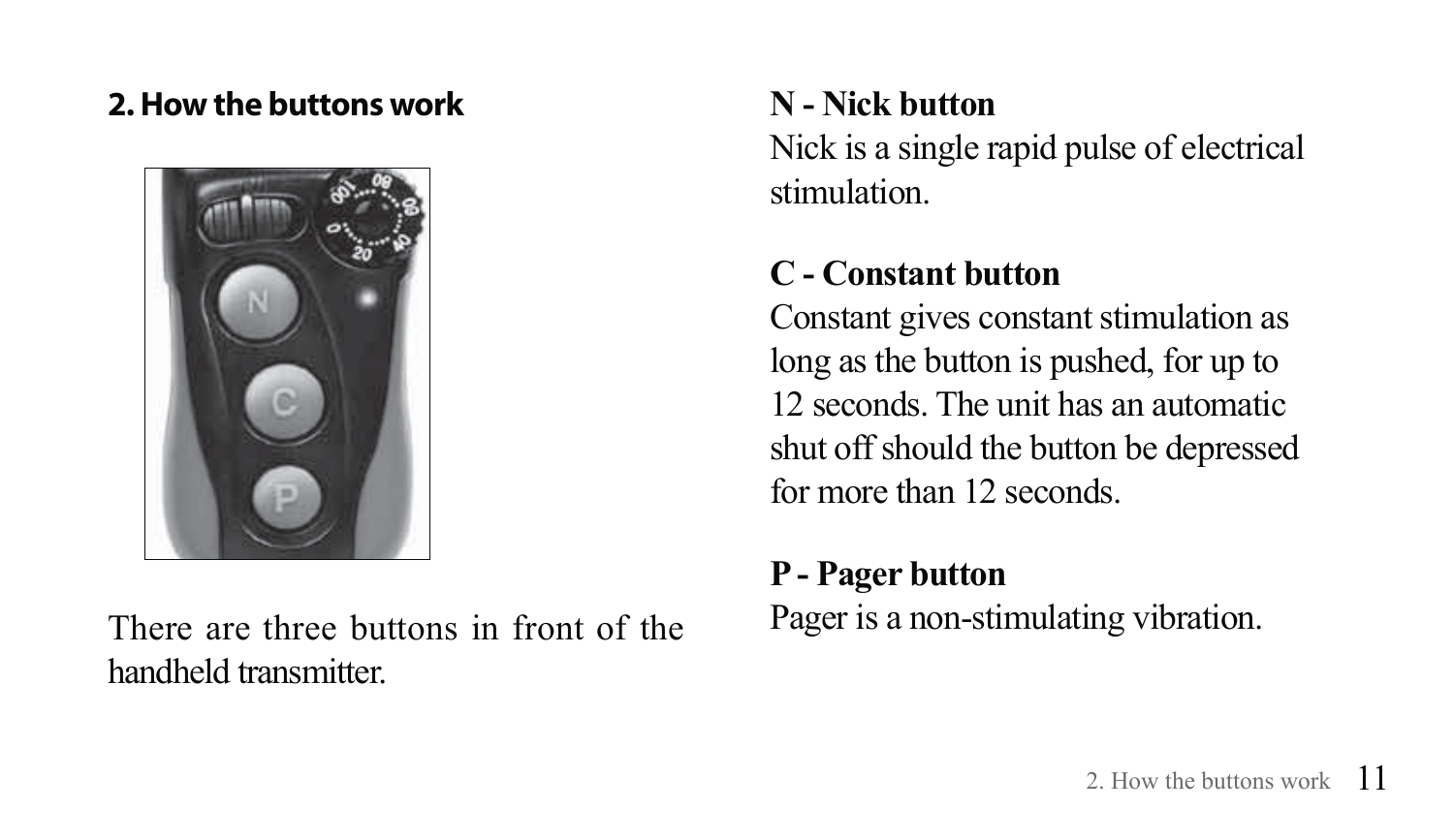

#### **1-Dog/2-Dog Selector Switch**

The 1-Dog/2-Dog switch is to the left of the Rheostat Intensity Dial.

#### **I - 1-Dog**

Slide the switch to the left underneath "I", and press any of the buttons to operate the 1st Receiver/Collar.

#### **II - 2-Dog**

Slide the switch to the right underneath "II", and press any of the buttons to operate the 2nd Receiver/Collar.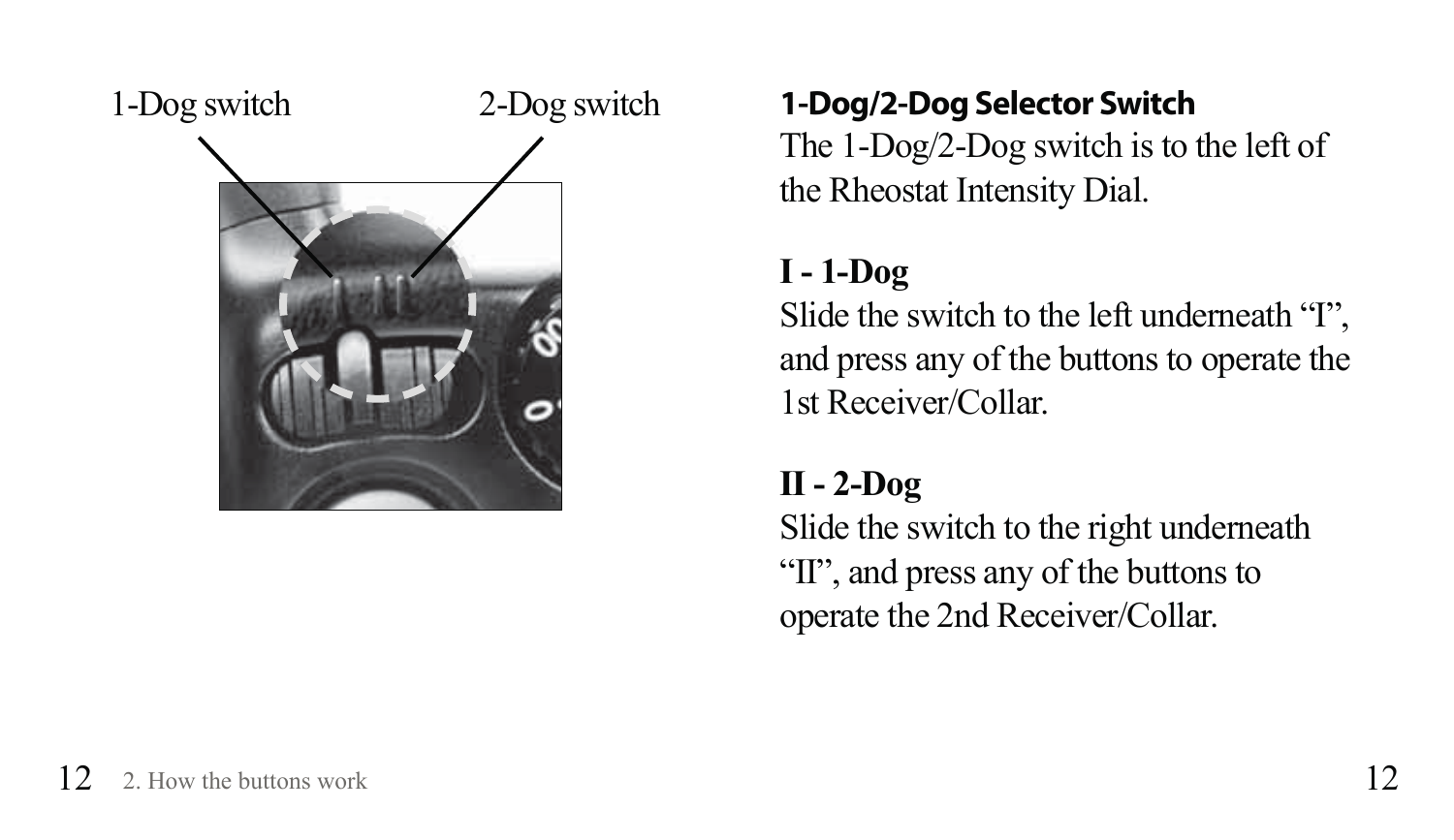#### **3. How to fit the receiver/collar on the dog**

The receiver/collar should be fitted so that the surgical stainless steel contact points press firmly against the dog's skin. When properly fitted, you should be able to fit a finger or two snugly in between the contact points and your dog's skin. When properly fitted, the receiver/collar should not move on the dog. The best location for the receiver/collar box is either side of the dog's windpipe.

A loose fit can allow the receiver/collar to move around on the dog's neck. When this happens, the contact points may rub the skin and cause irritation. If the receiver/collar is too tight, the dogs may have difficulty breathing.

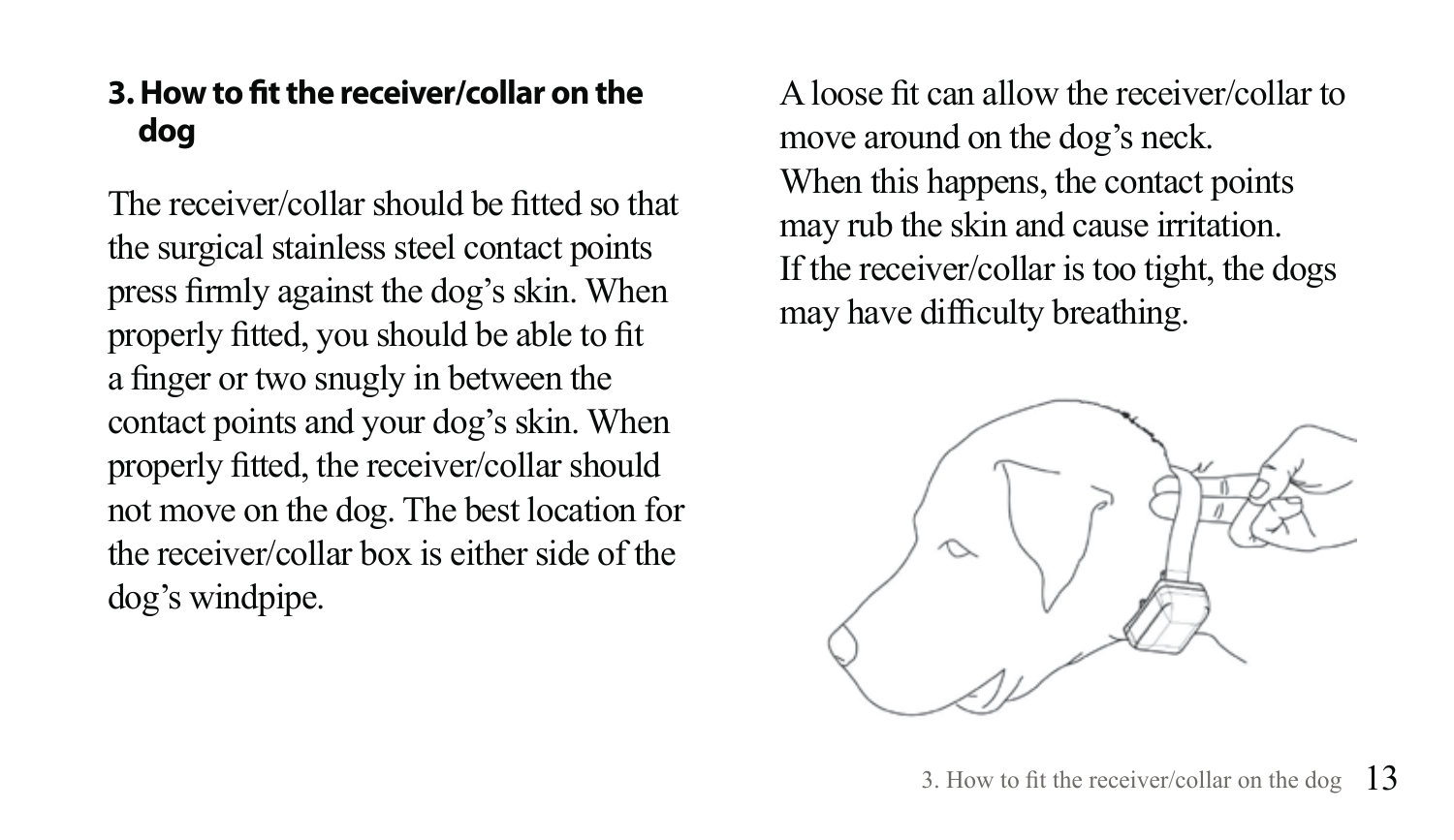**4. Finding the right stimulation level for my dog**



Stimulation level is controlled by the stimulation intensity dial: (0) being the lowest level and (100) being the highest level. Setting adjustment depends on your dog's temperament and threshold for stimulation. Always start at the lowest level and work your way up. An appropriate level is when the dog responds to the stimulation with a mild negative reaction such as jerking/ tensing of the neck muscles. When the dog's attitude changes, especially during times of increased excitement or distraction, you may need to adjust the intensity level upwards.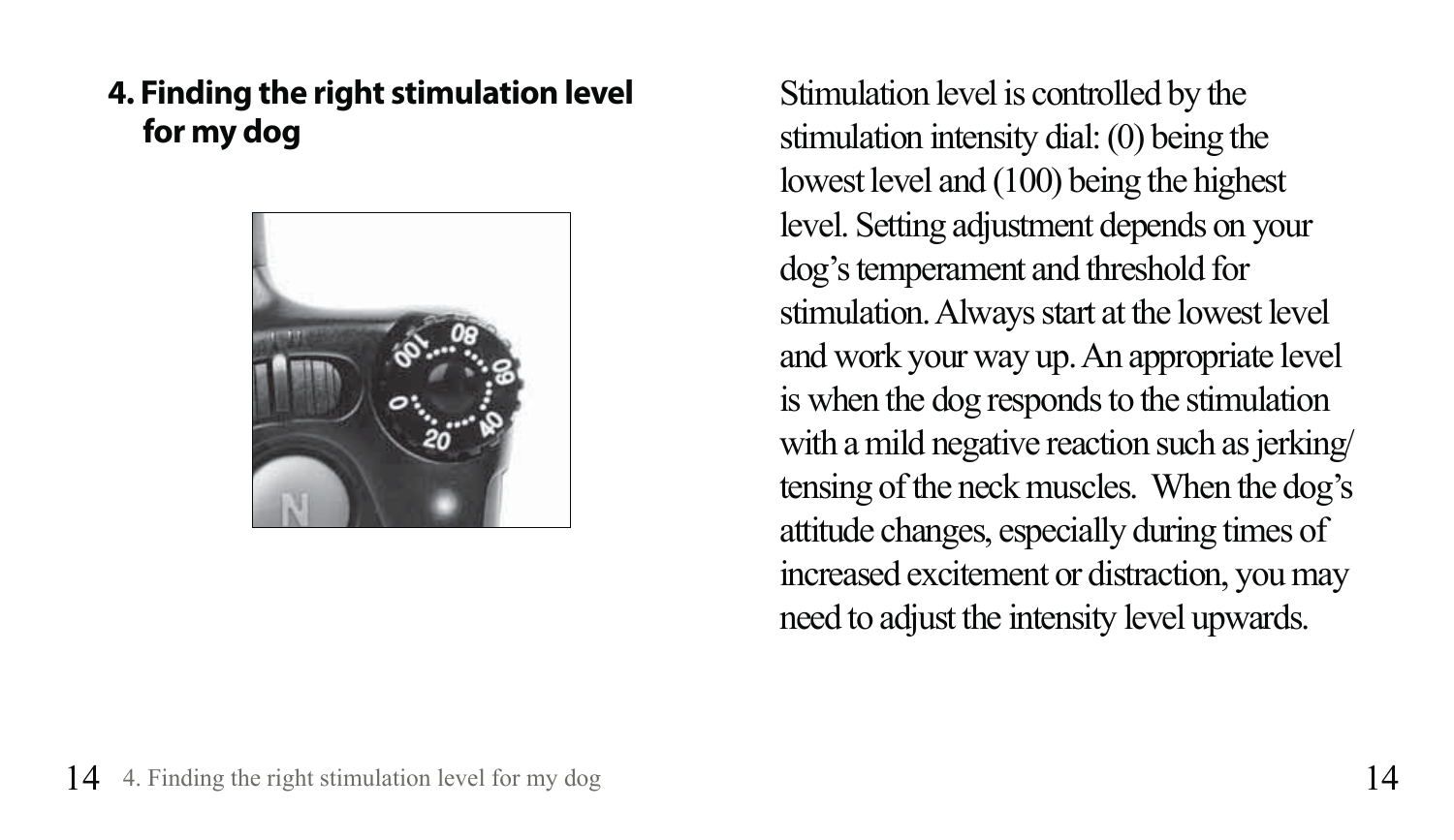#### **5. To maximize the distance**

The iQ Plus has a 400-yard range. Depending on the way you hold your handheld transmitter, the range may vary. Hold the handheld transmitter away from your body to get the greatest range. For maximum signal strength, keep your unit properly charged.



\* Avoid touching the antenna as the range may substantially decrease.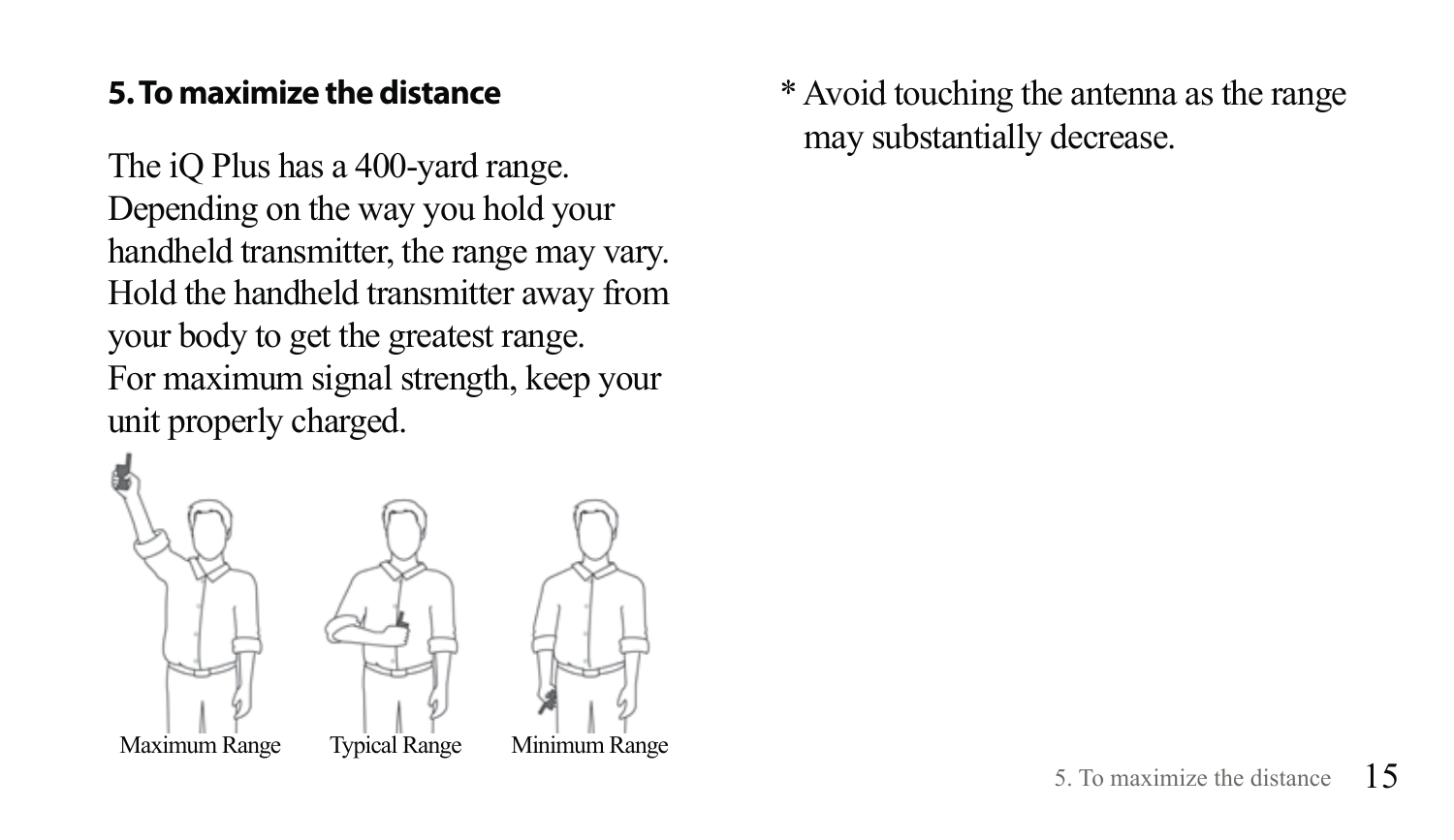**6. Checking the status using the LED indicator**



When the receiver/collar is on and ready to operate, the LED flashes every 4 seconds. The LED will glow steadily on both handheld transmitter and receiver/collar while any buttons are pressed.

The LED color indicates battery life level. **Green** = full charge, **Amber** = medium, **Red** = needs charge

If you continue to operate the unit when the LED is red (needs charge), it will shut down.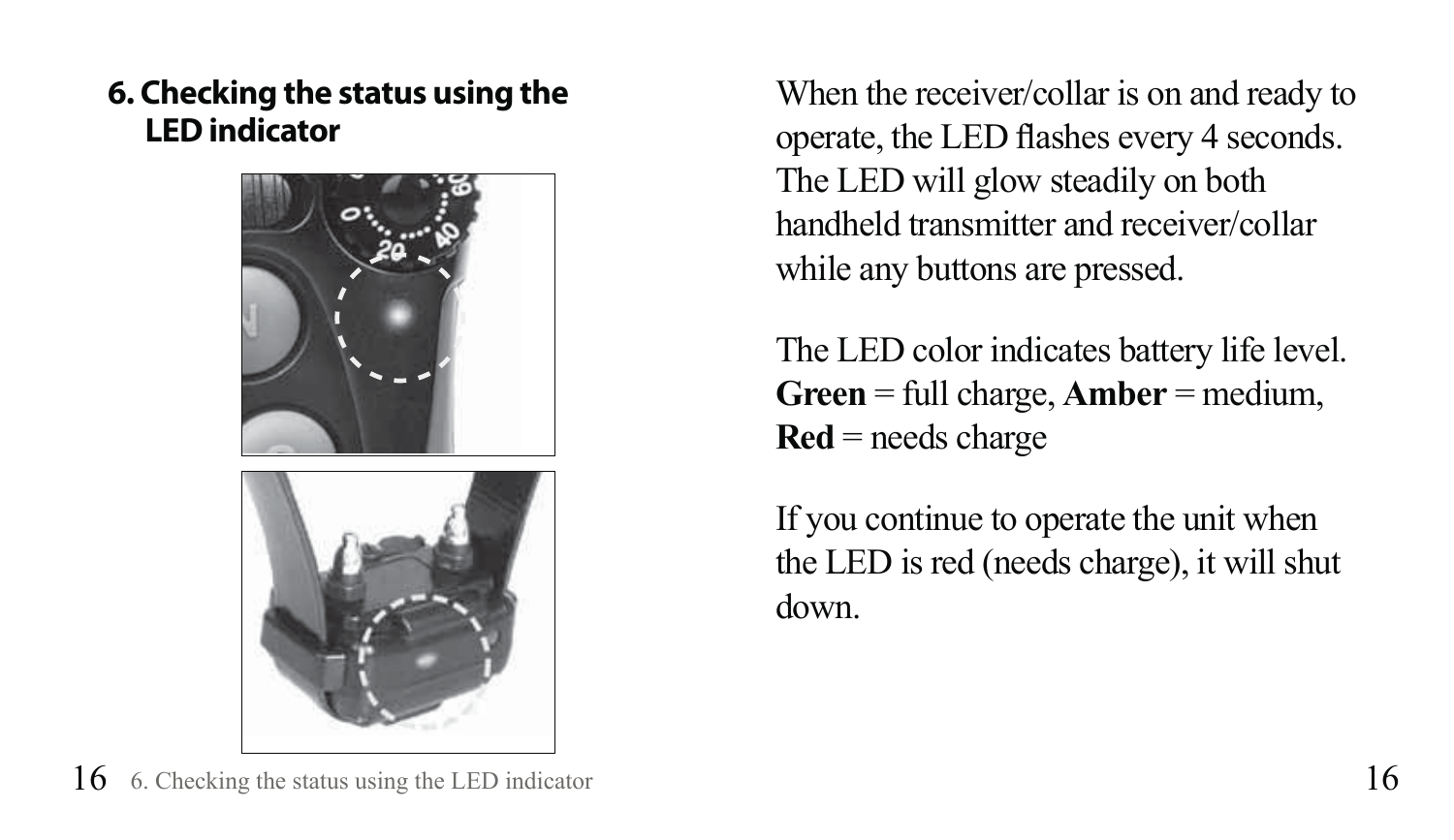#### **7. Charging the battery**



- 1. Remove the rubber plug temporarily and plug in the charger.
- 2. Plug the adapter's power plug into a standard AC wall outlet. The LED will glow red.
- 3. When charging is finished the LED will glow green. Unplug the adapter's power plug from the AC wall outlet and disconnect the charger from the unit.
- 4. Place the rubber plug back in the battery charging receptacle.
- \* The receiver/collar is still fully waterproof even if the rubber plug is not closed, but place the rubber plug in the battery charging receptacle to make sure dirt does not get inside.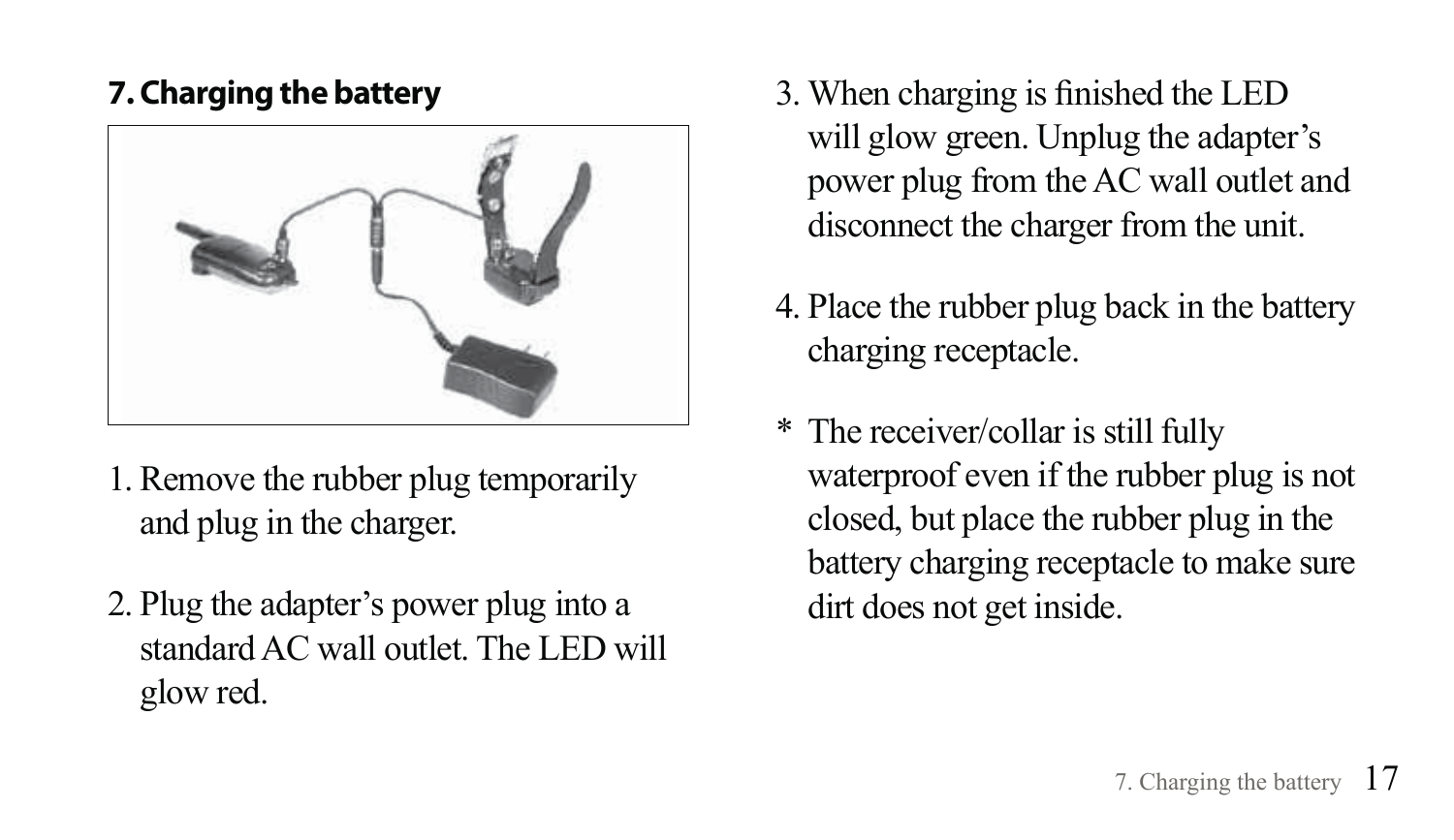#### **Warning**

- 1. Fully charge the unit before using it for the first time
- 2. Do not charge the batteries near any flammable substances
- 3. Fully charge the batteries if the unit is to be stored without use for a period of one month or more.
- 4. Always use iQ Pet approved chargers. If improper chargers are used, the LED will flash in amber or may not light up at all.

#### **8. Code Setting**

#### **1-Dog code setting**

- 1. Start with the receiver/collar turned off and the Rheostat intensity dial level on the handheld transmitter set to "0". On the handheld transmitter, slide the dog selector switch left to align with "I".
- 2. Place the red dot on the back of the handheld transmitter to the red dot on the receiver/collar. Hold the two red dots together for 5 seconds. Release them when the green LED blinks rapidly on the receiver/collar.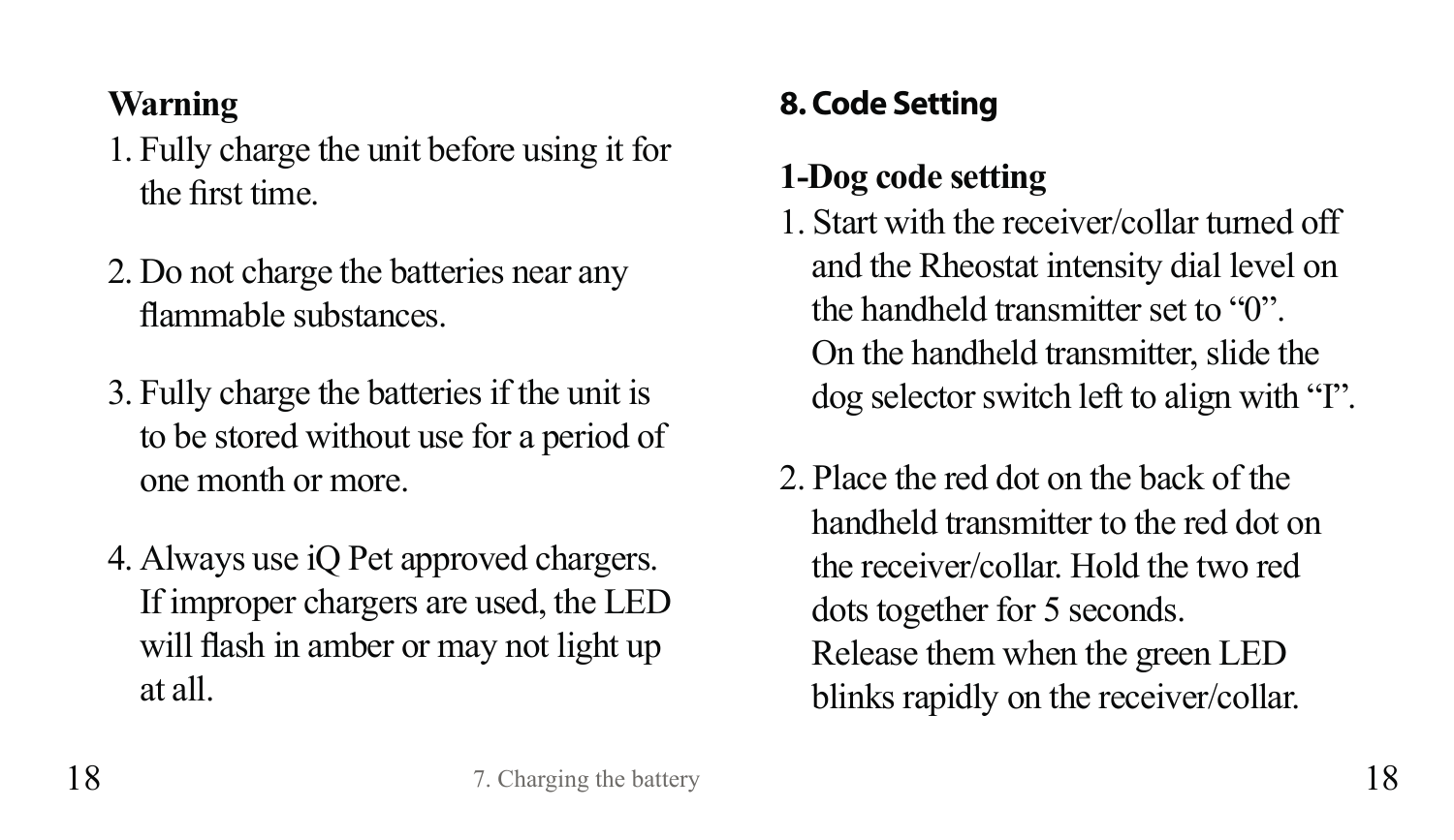3. With the handheld transmitter, press the Nick and Constant buttons simultaneously. The code setting has been successfully done if the receiver/collar vibrates when the pager button is pressed on the handheld transmitter.

#### **2-Dog code setting**

1. Start with the receiver/collar turned off and the Rheostat intensity dial level on the handheld transmitter set to "0". On the handheld transmitter, slide the dog selector switch right to align with "II".

- 2. Place the red dot on the back of the handheld transmitter to the red dot on the receiver/collar. Hold the two red dots together for 5 seconds. Release them when the green LED blinks rapidly on the receiver/collar.
- 3. With the handheld transmitter, press the Nick and Constant buttons simultaneously. The code setting has been successfully done if the receiver/collar vibrates when the pager button is pressed on the handheld transmitter.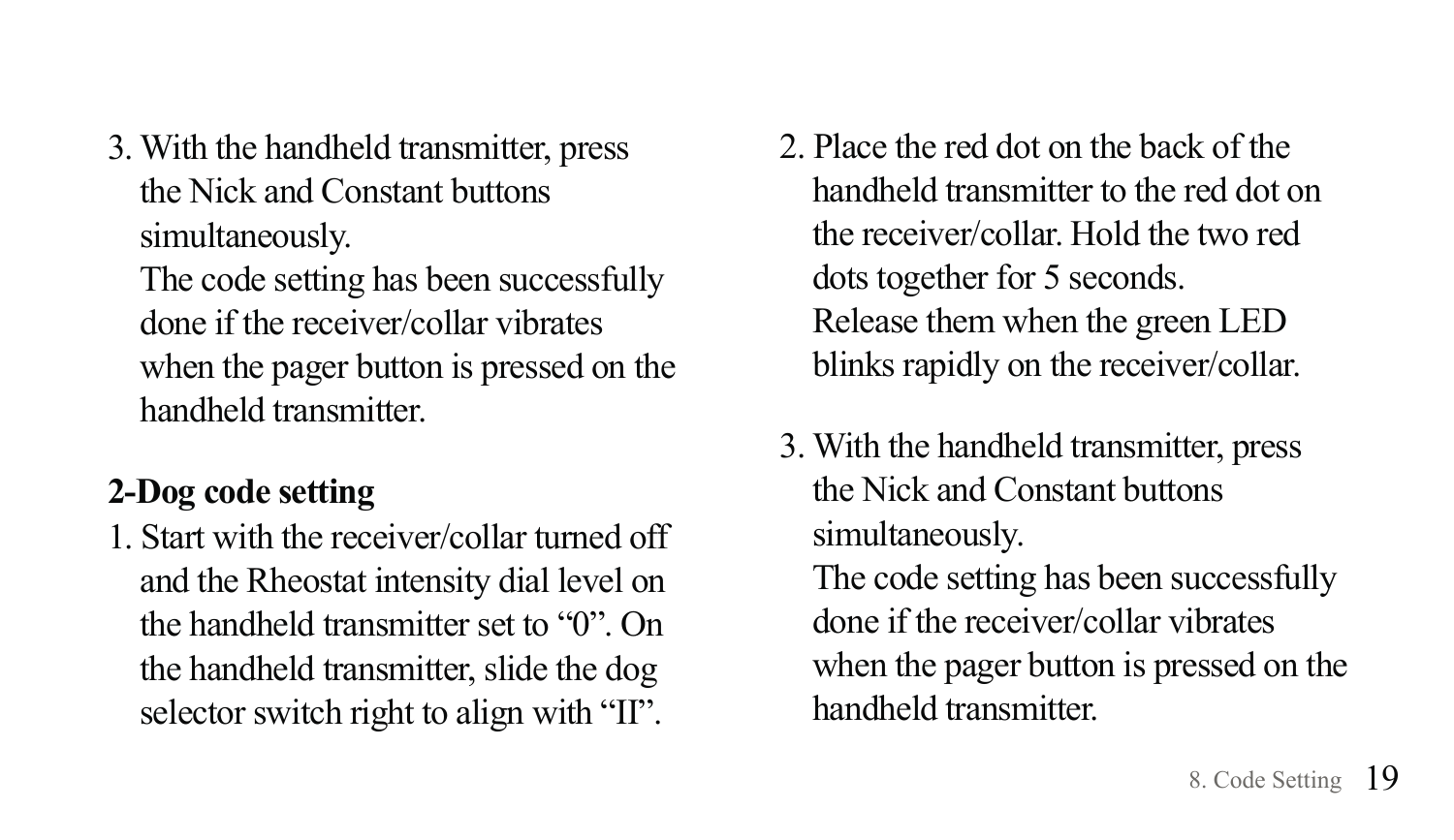## **General Training Tips**

#### **Getting started with your iQ Plus**

Your dog must know some very basic obedience commands before beginning training with the iQ Plus. A dog learns by first being shown a command, followed by lots of repetition over an extended period. As the dog becomes proficient at these commands, the trainer can introduce distractions and different locations to strengthen them. Throw in the correct amount of positive and negative reinforcement and you should end up with a well-mannered dog.

**Obedience training on the leash**  Your dog must fully understand the obedience commands (sit, stay, here, heel and kennel) before using the e-collar for reinforcement of these commands. A leash attached to standard collar is used to "teach" the dog the basic obedience commands (here, heel, sit, and stay). A tug on the leash/collar is used to reinforce the command. When the dog complies with the command, use positive reinforcement/ praise. Once the dog understands these commands, the e-collar can be used to reinforce them.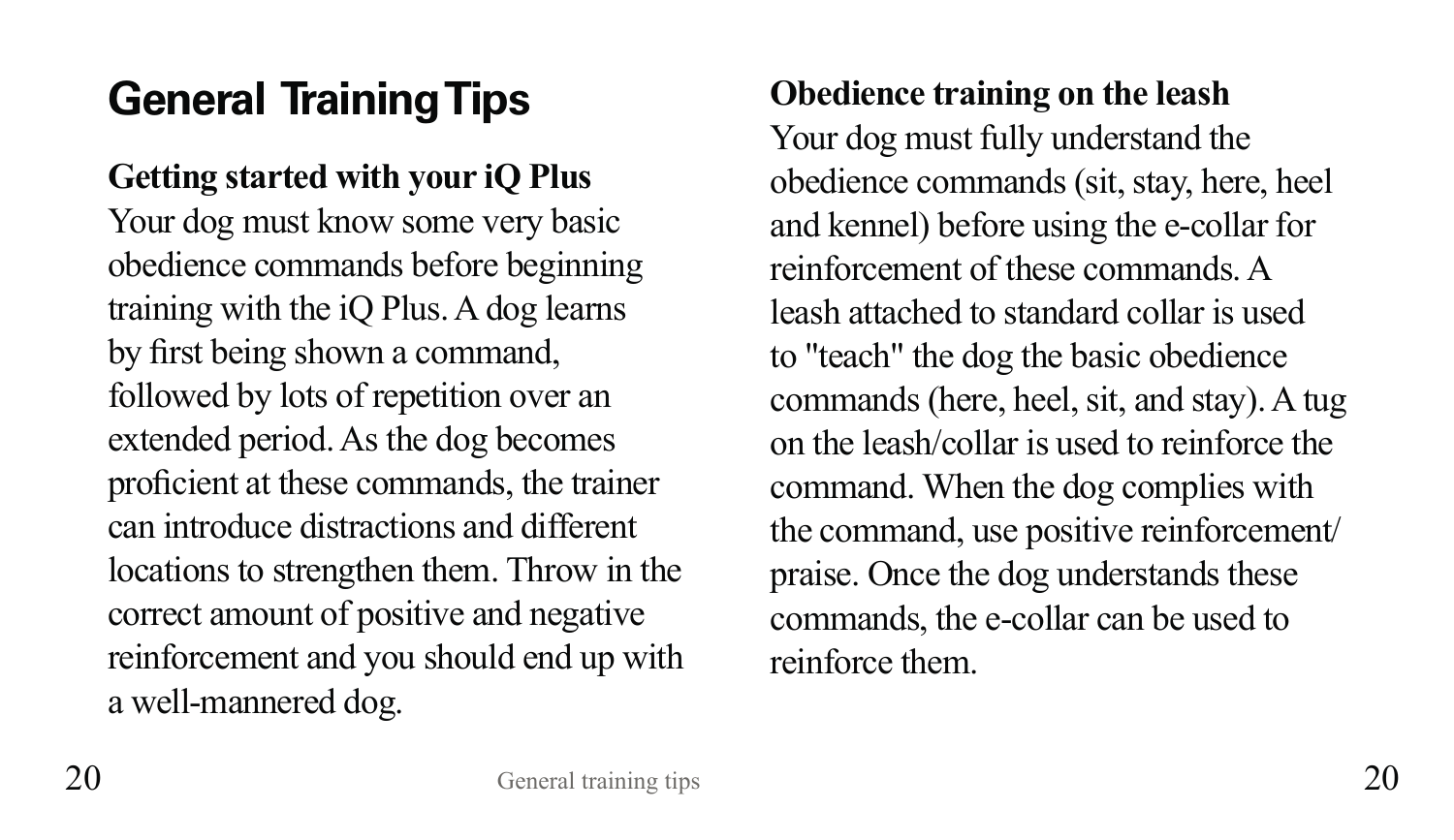**Beginning electric collar training** When you feel your dog understands the obedience commands on the leash we can now start with the electric collar training. With the dog on the leash wearing the electric collar continue with your obedience drills. Light stimulation (nick or constant) is going to be applied as a command is given, the stimulation is removed as the dog complies. Through repetition, a dog learns to turn off the light stimulation by performing the command. E-collar training is another form of negative reinforcement, similar to the leash and standard collar training. When

the dog complies with the command, we use praise/positive reinforcement. The final step is the avoidance phase in which the dog learns that he can avoid the stimulation altogether by performing your commands. When these training procedures are complete, the electric collar is used as a reminder when the dog does not comply with your commands at home or in the field. Keep your initial training sessions short and positive. Dogs have a short attention span, especially young dogs.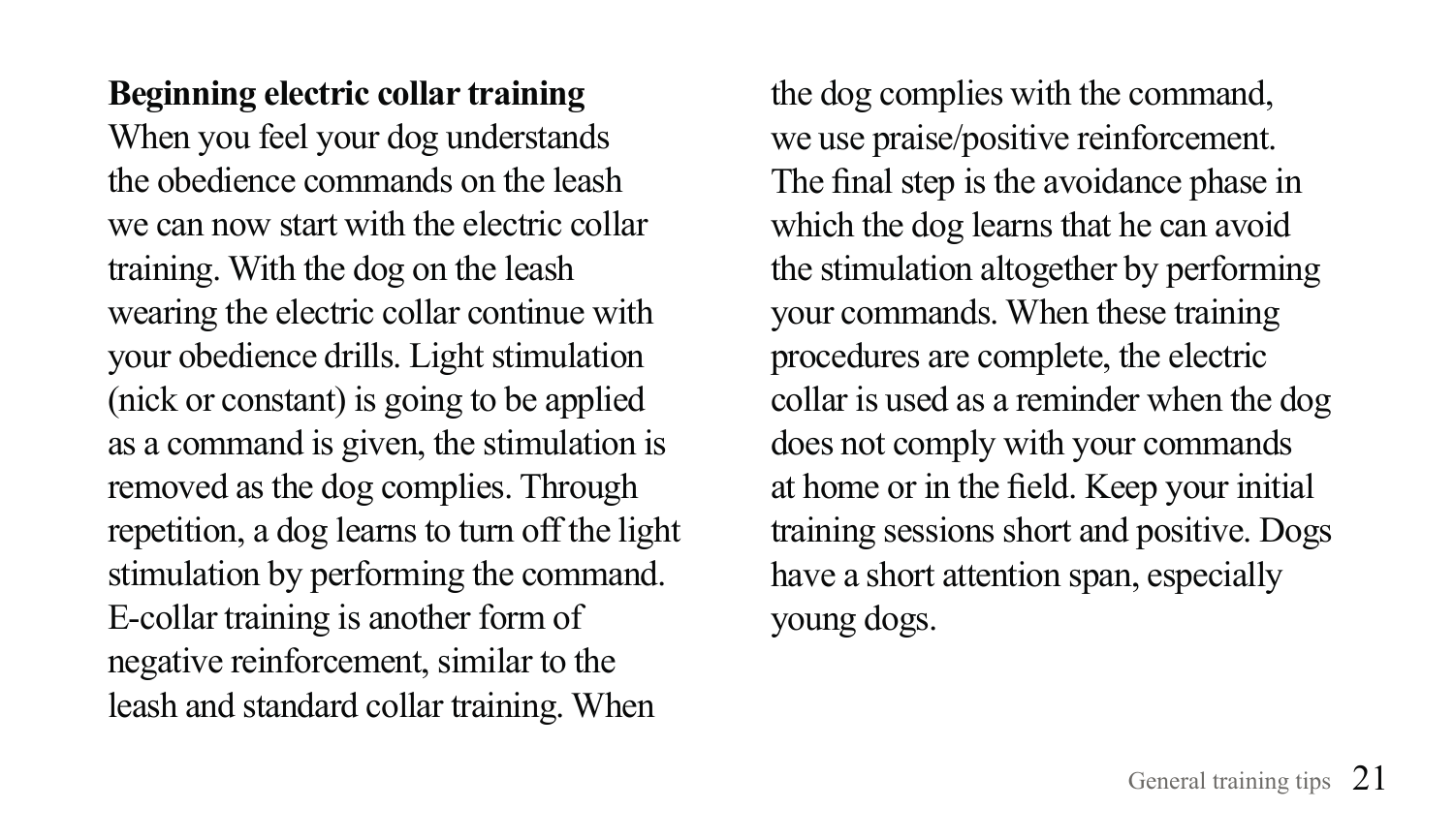#### **How much stimulation to use**

Always start with low levels of stimulation and work your way up depending on the disposition of your dog and any given situation. By using only enough stimulation to get your point across, you will have a more controllable environment and a dog that is under less stress. Animals (and humans) perform better in a less stressful environment.

#### **For more training information, please visit our website at www.iqpet.com**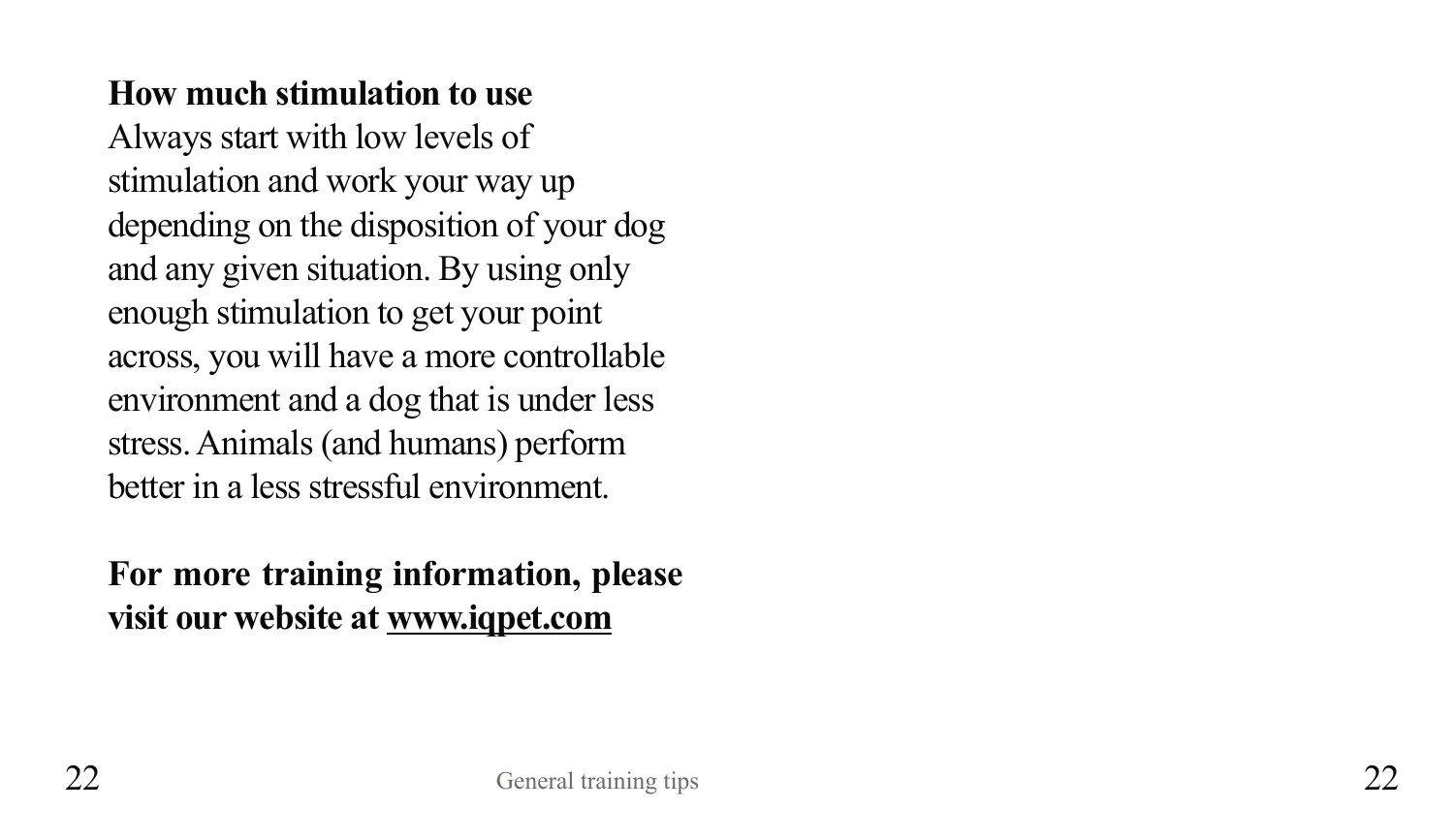## **Maintenance**

#### **Basic maintenance**

Be sure the rubber plugs are always secured when the receiver/collar is in use. After each session, carefully inspect your unit for any missing parts or casing damage. Broken casing on the receiver/ collar may affect the waterproof guarantee of the unit. Rinse the receiver/collar after each session and clean off any dirt or debris.

#### **Storage maintenance**

Your unit should be fully charged before

extended storage. During storage, the unit should be charged every one month, and once before the first use. When traveling, try to store your units in room or slightly warmer temperatures. Do not transport the unit exposed in extreme climates.

#### **Troubleshooting**

If you suspect your unit is malfunctioning please refer to the "Troubleshooting Guide" before sending your unit in for service. If you have any questions or concerns, you may direct your inquiries to info@iqpet.com or call 1-888-811- 9111.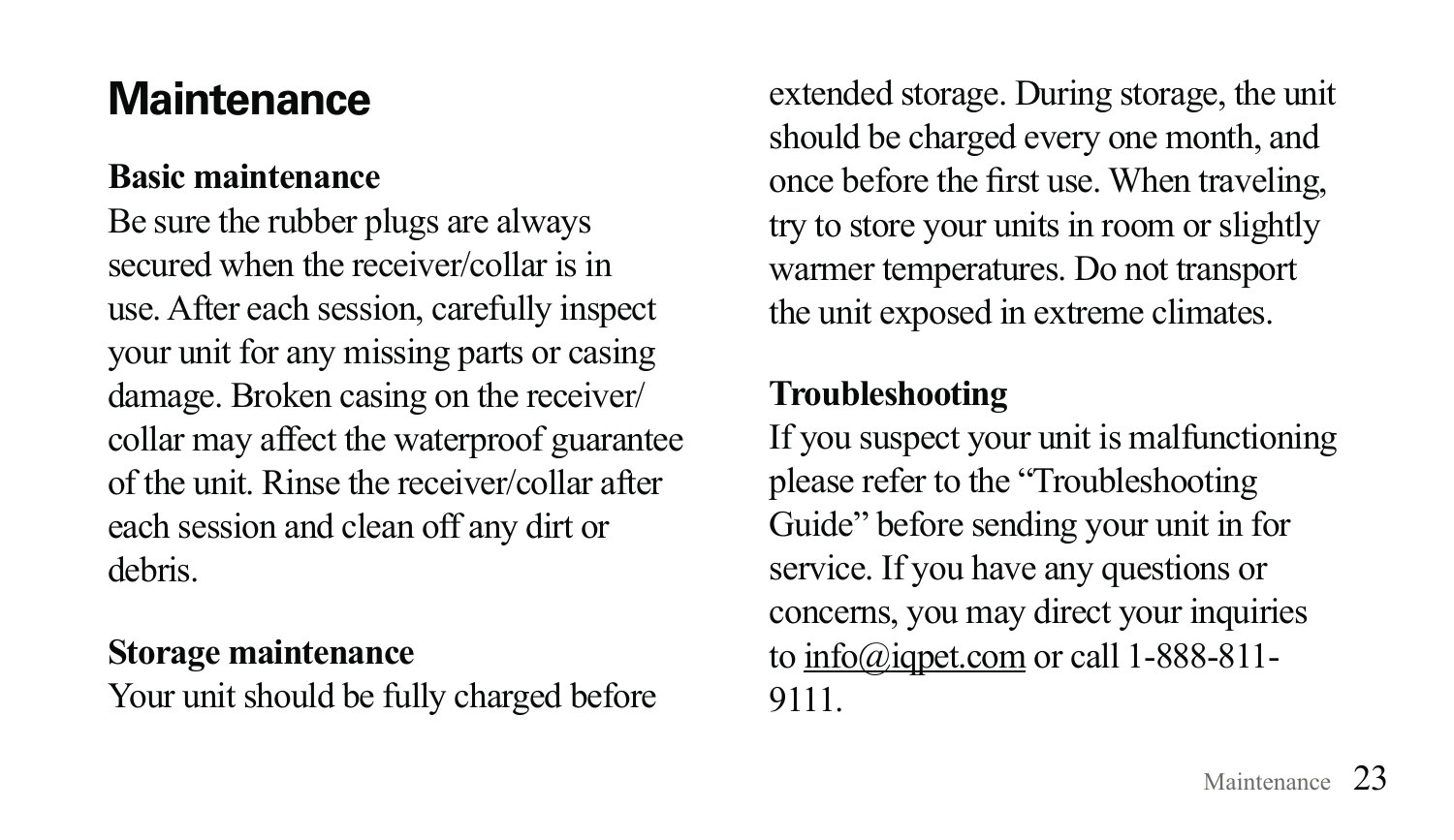## **Troubleshooting Guide**

- **1. My dog is not reacting to the receiver/ collar.**
- Make sure the receiver/collar is turned on. Place the two red dots together to activate the receiver/collar.
- Be sure the collar strap is tight enough so both contact points are touching the dog's skin.
- The contact points may be too short for your dog's thick or long coat. To place an order for longer contact points, please call 1-888-811-9111. If you are already using longer contact

points, you might need to trim down the hair on the dog's neck, so both contact points are touching the skin.

- The intensity level may be too low for your dog. Keep increasing the stimulation until the dog responds usually by neck movement, head shaking, looking over his shoulder, etc. (response may be very subtle so pay attention.)

#### **2. The LED indicator light comes on, but I do not feel any stimulation.**

- Your tolerance may be higher than your dog's. You may need to try the unit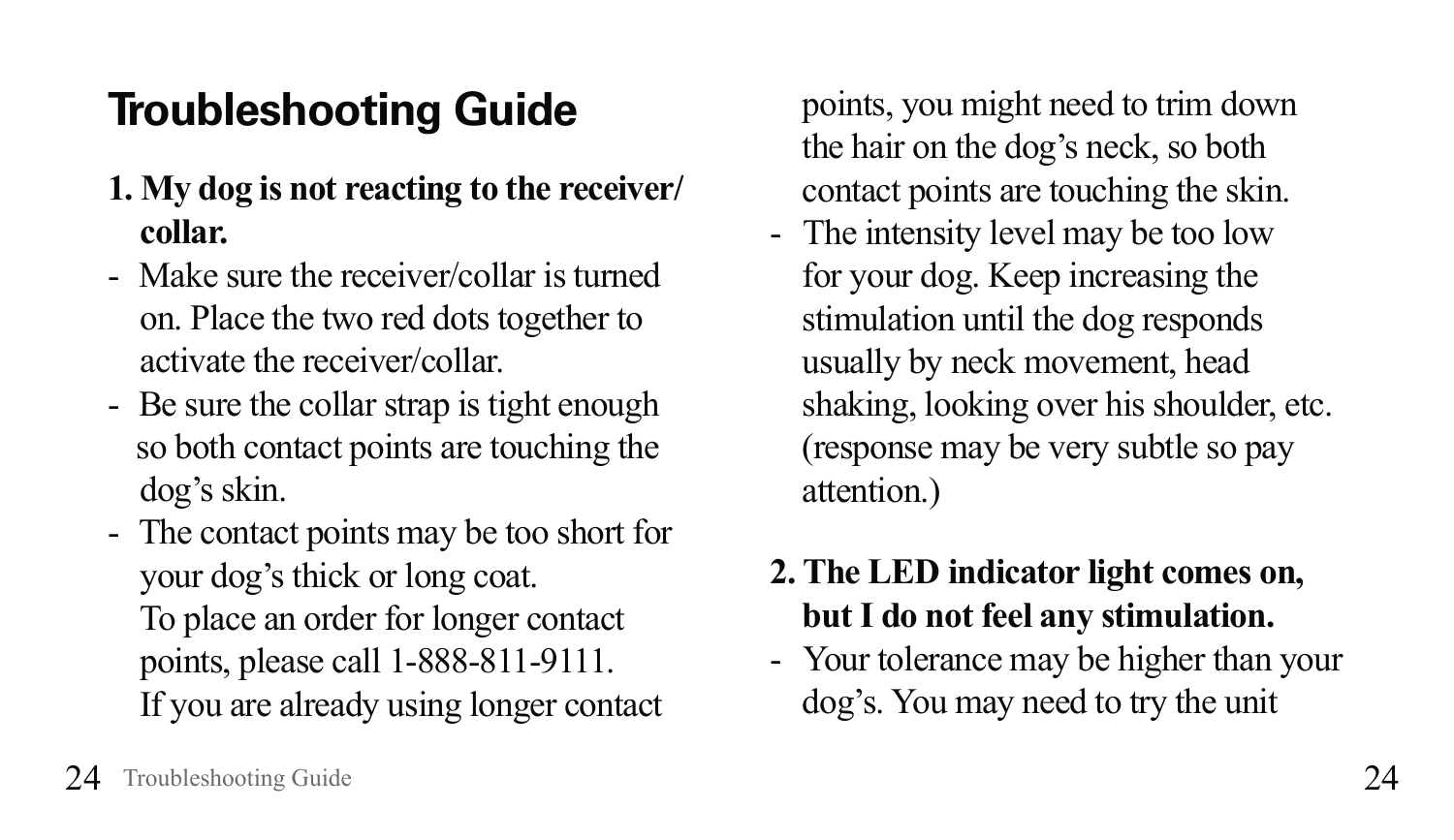on your fingertips where sensitivity is higher and/or increase the stimulation level. Be sure both contact points are touching both of your fingertips.

- The battery may be low, check the LED light for battery life.
- If you have a full charge, and you have done all of the above, your unit may need to be serviced. Please contact Customer Service at info@iqpet.com or 1-888-811-9111.
- **3. The handheld transmitter has no range, or stimulation is less when the dog is farther away.**
- Check to see if your fingers are touching the antenna as the range may substantially decrease.
- The range indicated on the unit's box is for flat terrain (line of sight). Heavy brush, trees, hills or moisture will affect the range of your unit. For best range, hold the handheld transmitter vertically above your head, and/or try moving to higher ground.
- Any electrical conductors will affect the range, such as cars, chain-link dog runs, metal buildings, and radio towers. For best results, operate away from these structures.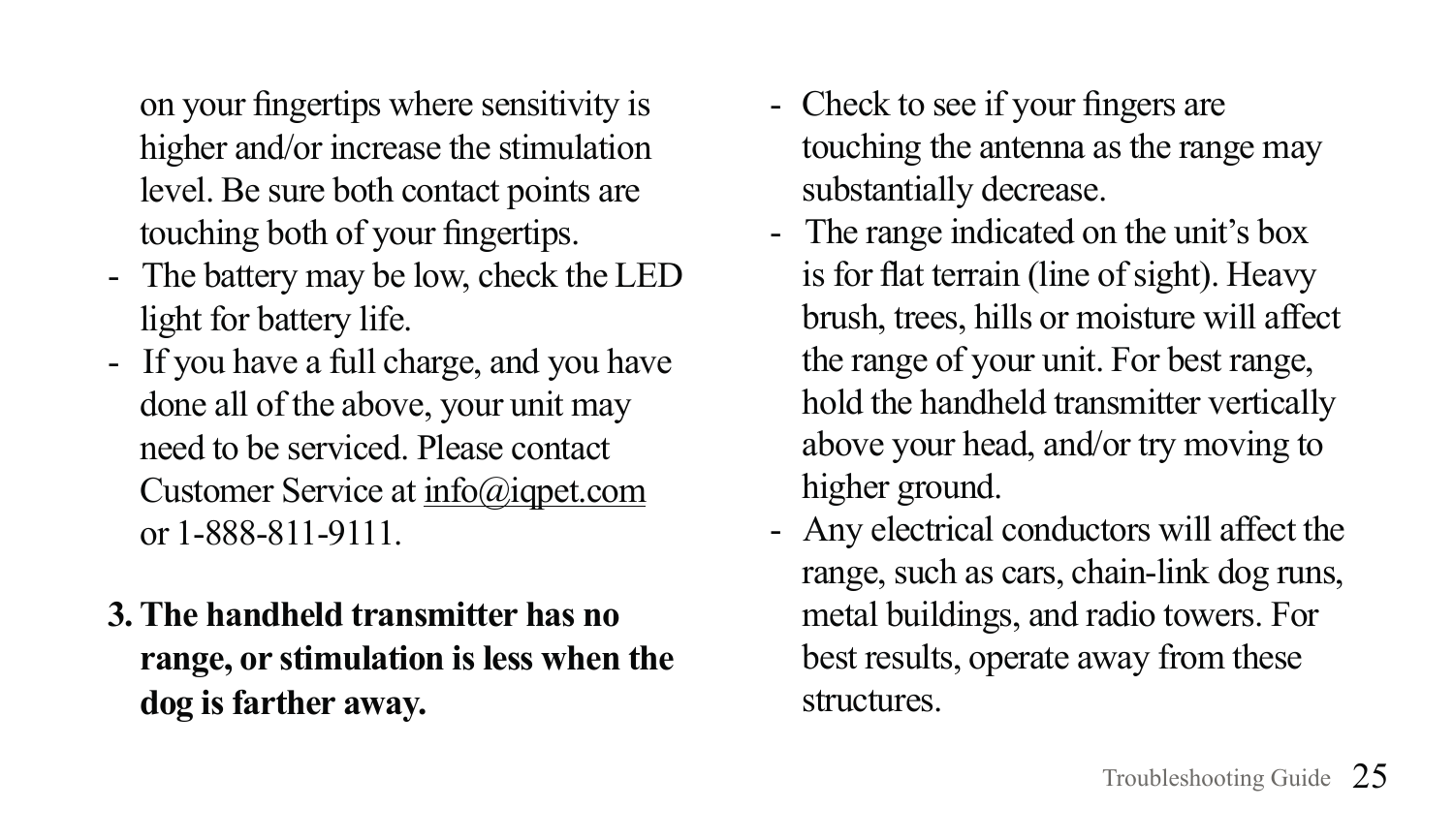- **4. My units are not holding a charge.**
- The charging pin may be damaged. A metal pin inside the charging port should stand straight up and firm in the center. If the pin is wobbling, broken or missing, you will need to send the unit in to the Repair Dept. The charging port must be clean prior to charging, clean the dirt out with a cotton swab and some rubbing alcohol. If the dog is in salt-water, be sure to rinse the receiver/ collar and charging port with clean water
- For iQ Pet units over two years old from the purchase date, the batteries

may need to be replaced. You can replace them yourself by contacting iQ Pet. Damages incurred to the unit due to improper battery installation are not covered under any warranty. iQ Pet strongly recommends sending the unit in for inspection.

#### **5. My dog has skin irritation.**

- This may be due to the contact points. If your dog exhibits signs of skin irritation, consult with a veterinarian. Once the dog's skin returns to a normal condition, continue to use the receiver/ collar and check your dog's neck each time you use the unit.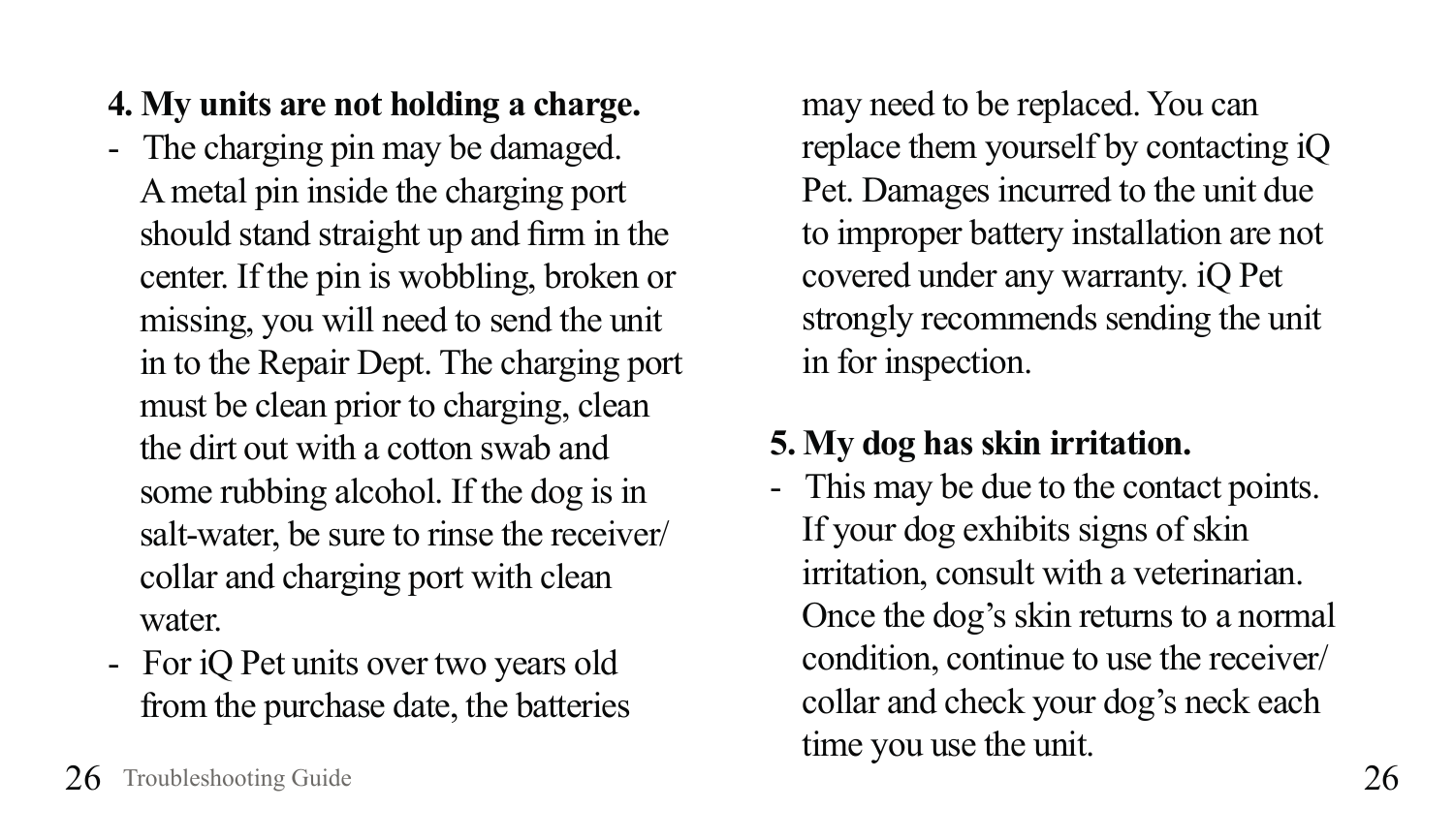### **WARRANTY AND REPAIR INFORMATION**

#### **1-Year Comprehensive Warranty**

iQ Pet provides the original purchaser with a 1-YEAR WARRANTY for all products in the iQ Pet Series. The warranty begins from the date of purchase. For the first year, coverage is for Parts, Labor, and Accessories. After the first year, the cost of Parts. Accessories, Labor fees. and Shipping fees incurred are the customer's responsibility. Labor fees will be variable depending on the extent of the work required.

#### **To Qualify for the iQ Pet Warranty**

All products must be registered and/or a proof of purchase is required to initiate repair work under warranty. To register your iQ Pet product, log onto our website at www. igpet.com, click on the warranty registration link, and fill out the required information. Registration must be completed within 30 days of purchase. If you do not have access to a computer, you can call our toll free number at 1-888-811-9111, and one of our customer service representatives will register the product for you. If you

were unable to register your product within 30 days of purchase, we will accept all products for repair with a proof of purchase. We strongly recommend keeping the original receipt. If your product is not registered and a proof of purchase is not available at the time of service, iQ Pet will estimate the age of the unit by the serial number. Serial number estimates can differ from the actual purchase date. A serial number estimate is the only method of determining an approximate date of purchase without product registration or a proof of purchase.

#### **Not Covered Under Warranty**

iQ Pet DOES NOT offer warranty for products that have been bought secondhand or as a resold product. iQ Pet DOES NOT replace defective units or provide refunds for products purchased from us after 30 days from the date of purchase.

iQ Pet DOES NOT cover the cost of shipping outside of the Continental United States.

Issues of replacement and refunds on units purchased less than 30 days from an authorized dealer must be addressed to the dealer directly. If the products purchased from an authorized dealer are after 30 days from the date of purchase, please send the units to iO Pet for service and repair.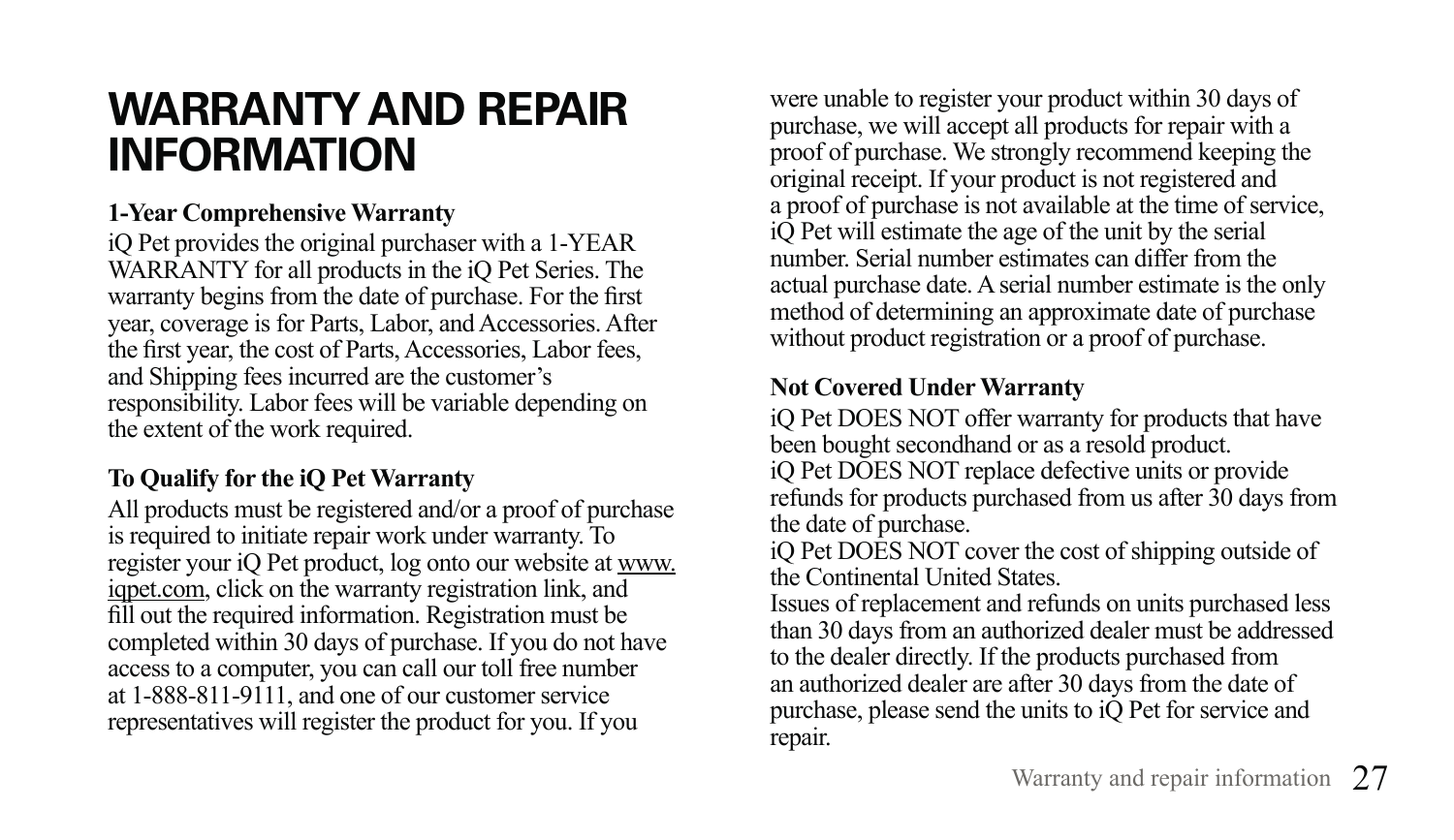iQ Pet DOES NOT cover the cost of repairs and replacements due to misuse by the owner or dog, improper maintenance, and/or lost units. Any water damage on the Water Resistant Handheld Transmitters will not be covered. All replacement costs for either the handheld transmitter or receiver/collar will be the owner's responsibility. The warranty is void if the unit has been altered or an unauthorized person has damaged the unit while attempting repair work.

The removal of serial numbers from any iQ Pet products will void the warranty.

iQ Pet reserves the right to retain and discard any parts or accessories that have been found damaged upon replacement and repair.

#### **Procedure for Repair Work**

If the unit is malfunctioning, please refer to the "Trouble shooting Guide" in the Owner's Manual and call customer service at 1-888-811-9111, for technical support, before sending it to iQ Pet for Service.

The cost of shipping products under warranty back to iQ Pet is the customer's responsibility. iQ Pet is not responsible for units damaged or lost in transition to iQ Pet. iQ Pet is not responsible for loss of training time or inconvenience while the unit is in for repair work. iQ Pet does not provide loaner units or any form of compensation during the repair period.

A copy of the sales receipt showing the purchase date may be required before warranty work is initiated. Please include a brief explanation outlining the problem and include your name, address, city/state/zip code, daytime phone number, evening phone number, and email address. Or you can visit our website at www.iqpet.com for a service request form. If the repair costs are not covered under warranty, we will call you for payment information and authorization. For any questions concerning your iQ Pet products, call us toll free at 1-888-811-9111, M-F 8:30AM - 4:00PM. Pacific Standard Time, or email us at  $repair@iqpet.com$  for specific repair inquiries.

**Send repair units to:**

**iQ Pet / Repairs 22912 Lockness Avenue, Torrance, CA 90501 U.S.A.**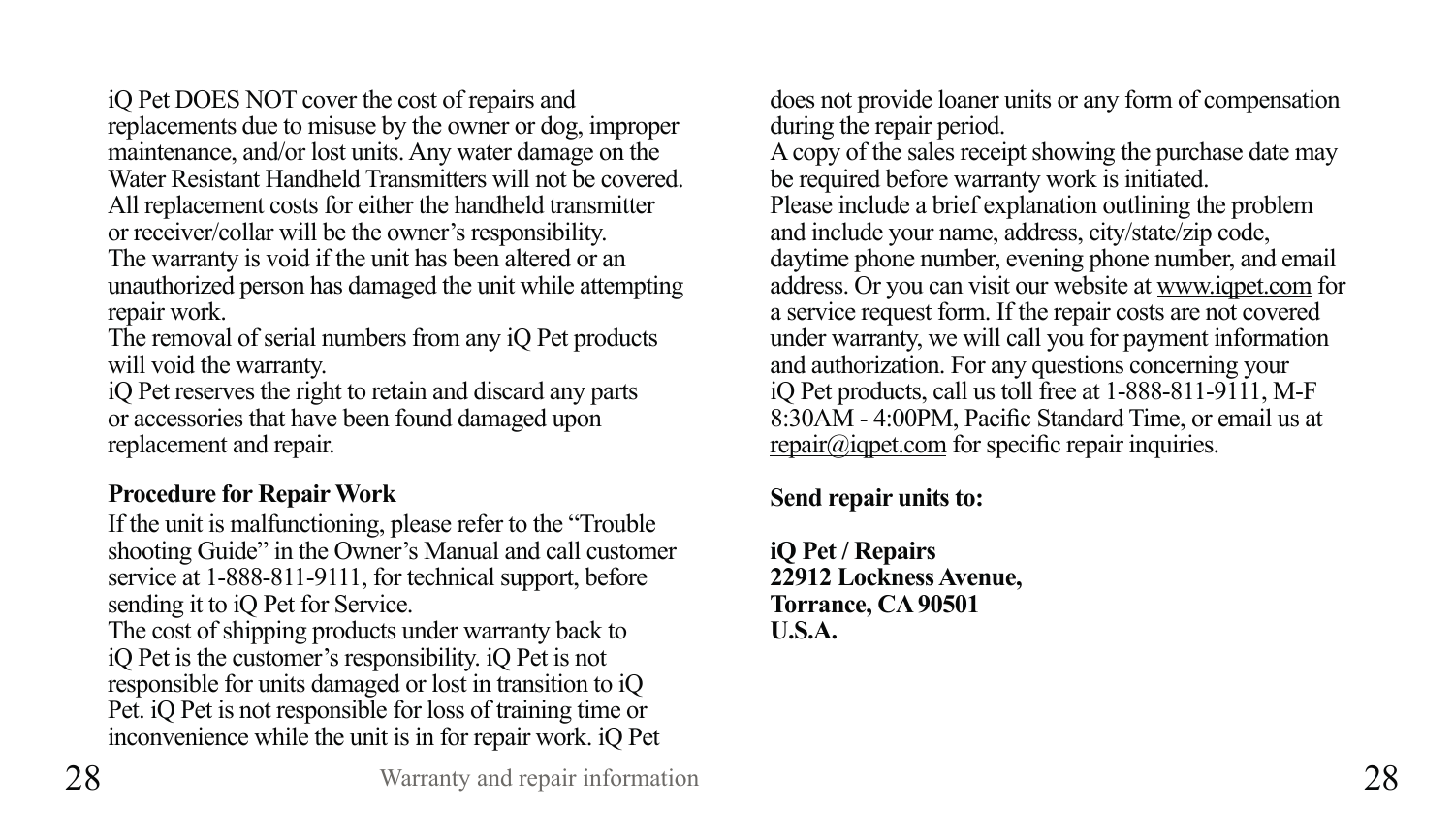## iQ Pet **by Dogtra Company**

22912 Lockness Avenue, Torrance, CA 90501 U.S.A. **Tel**: 310-534-0101 **Fax**: 310-534-9111 **Toll free**: 1-888-811-9111 **Email**: info@iqpet.com **Website**: www.iqpet.com